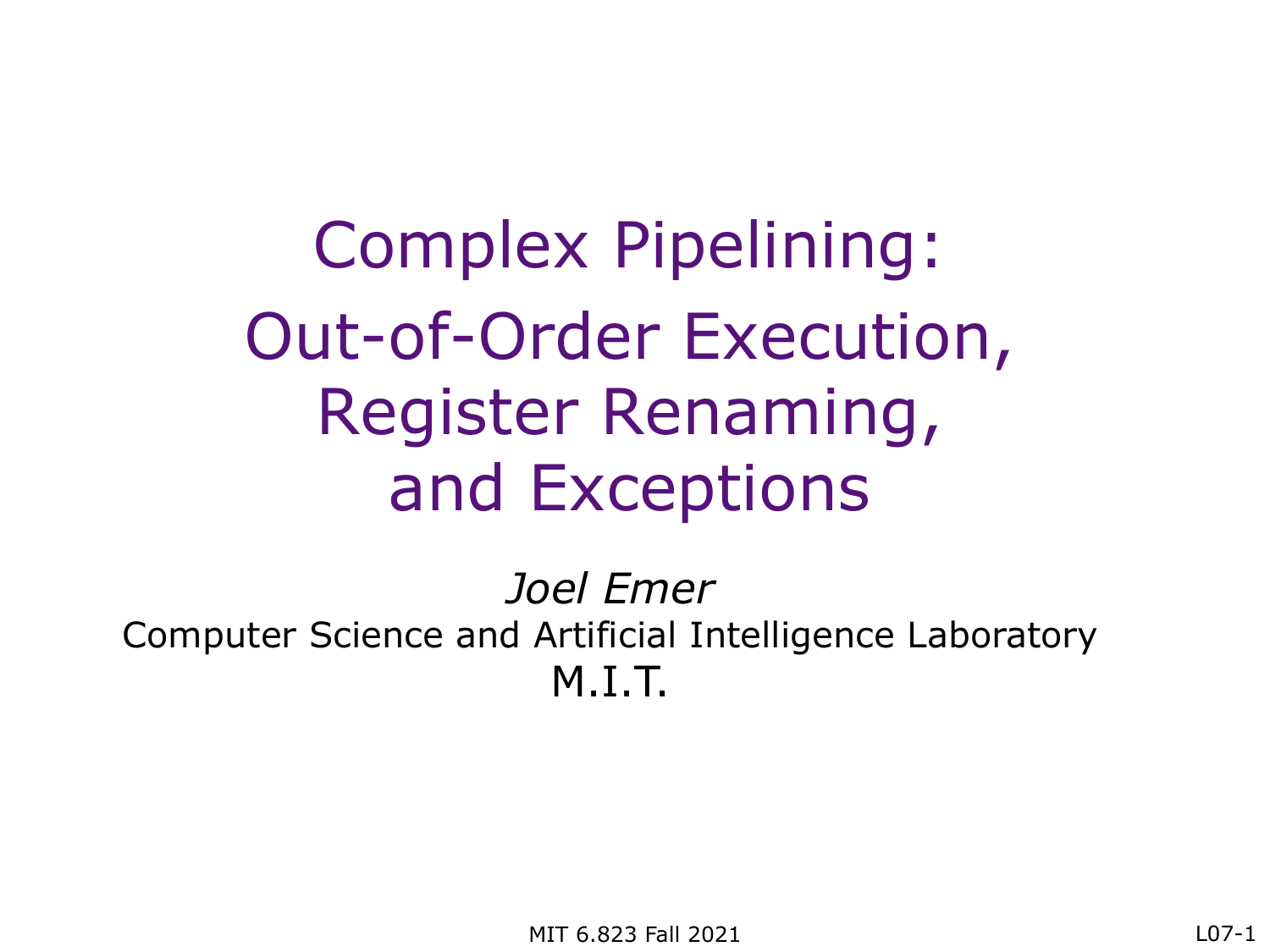## CDC 6600-style Scoreboard

Instructions are issued in order. An instruction is issued only if

- It cannot cause a RAW hazard
- It cannot cause a WAW hazard
	- Þ*There can be at most instruction in the execute phase that can write in a particular register*
- WAR hazards are not possible
	- Due to in-order issue + operands read immediately



Scoreboard: Two bit-vectors Busy[FU#]: Indicates FU's availability These bits are hardwired to FU's.

WP[ $reg#$ ]: Records if a write is pending for a register Set to true by the Issue stage and set to false by the WB stage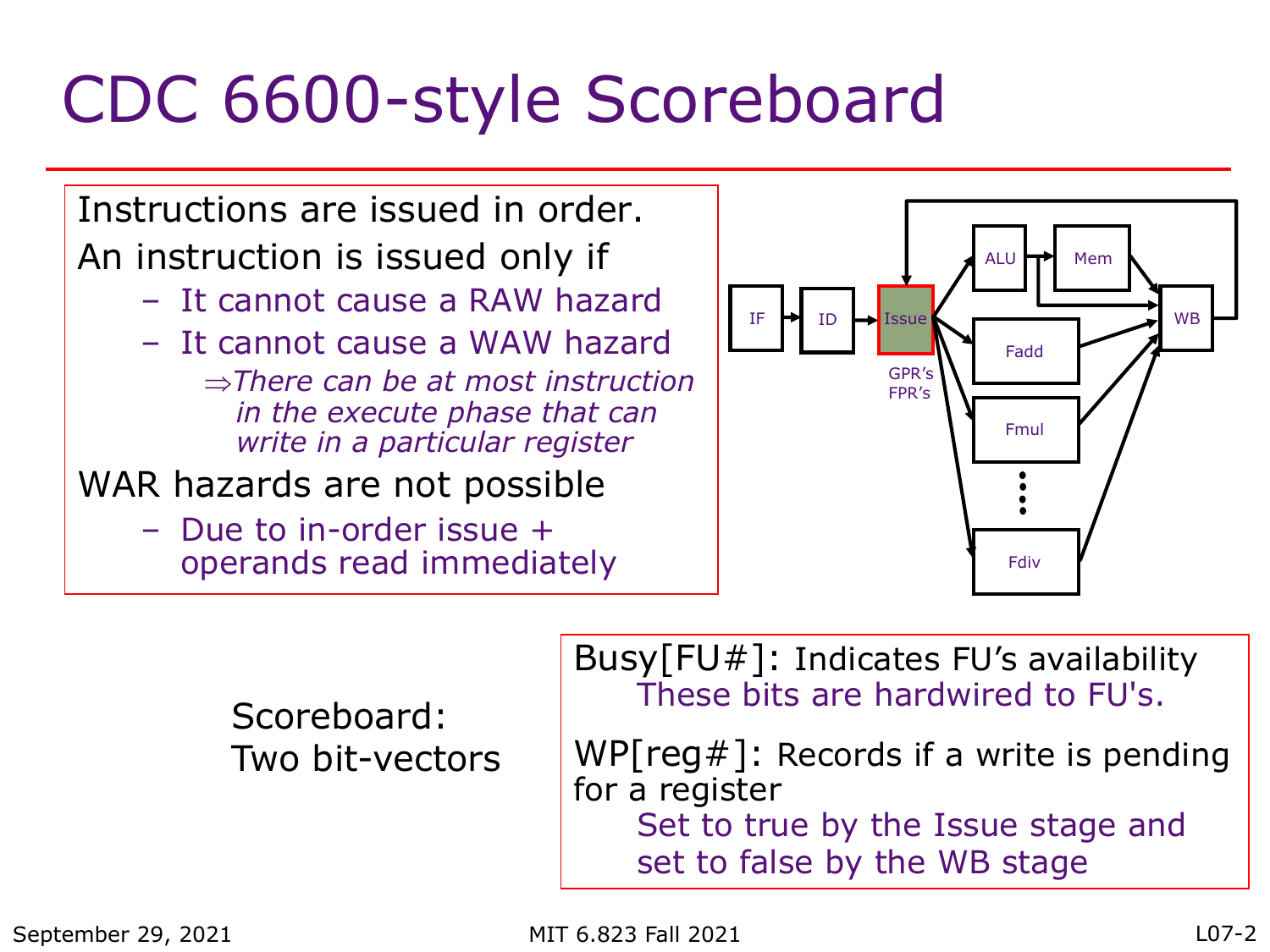### Scoreboard Dynamics

| <b>Issue</b><br>time                      | <b>Functional Unit Status</b><br>$Int(1)$ $Add(1)$ $Mult(3)$ $Div(4)$<br><b>WB</b> |              |                |                |      |        |                | WB<br>time<br>Registers Reserved<br>for Writes (WP) |     |                |                                     |
|-------------------------------------------|------------------------------------------------------------------------------------|--------------|----------------|----------------|------|--------|----------------|-----------------------------------------------------|-----|----------------|-------------------------------------|
|                                           |                                                                                    |              |                |                |      |        |                |                                                     |     |                |                                     |
| to $I_1$                                  |                                                                                    |              |                |                |      | f6     |                |                                                     |     |                | f <sub>6</sub>                      |
| t1<br>$I_2$                               | f2                                                                                 |              |                |                |      |        | f <sub>6</sub> |                                                     |     |                | f6, f2                              |
| $t\overline{2}$                           |                                                                                    |              |                |                |      |        |                | f6                                                  |     | f2             | f6, f2<br>$I_2$                     |
| $t\overline{3}$<br>$I_3$                  |                                                                                    |              | f <sub>0</sub> |                |      |        |                |                                                     | f6  |                | f6, f0                              |
| $t\overline{4}$                           |                                                                                    |              |                | f <sub>0</sub> |      |        |                |                                                     |     | f <sub>6</sub> | f6, f0<br>$I_1$                     |
| $t\overline{5}$<br>$I_4$                  |                                                                                    |              |                |                | f0 l | f8     |                |                                                     |     |                | f0, f8                              |
| $t\overline{6}$                           |                                                                                    |              |                |                |      |        | f <sub>8</sub> |                                                     |     | f <sub>0</sub> | f0, f8<br>$I_3$                     |
| $t\overline{7}$<br>$I_5$                  |                                                                                    | f10          |                |                |      |        |                | f8                                                  |     |                | f8, f10                             |
| $t\overline{8}$                           |                                                                                    |              |                |                |      |        |                |                                                     | f8  | f10            | f8, f10<br>$I_5$                    |
| $t\overline{9}$                           |                                                                                    |              |                |                |      |        |                |                                                     |     | f <sub>8</sub> | f8<br>$I_4$                         |
| t10 $I_6$                                 |                                                                                    | f6           |                |                |      |        |                |                                                     |     |                | f <sub>6</sub>                      |
| t11                                       |                                                                                    |              |                |                |      |        |                |                                                     |     | f <sub>6</sub> | f <sub>6</sub><br>$\underline{I_6}$ |
| $I_1$                                     |                                                                                    | <b>DIVD</b>  |                |                |      | f $6,$ |                | f6,                                                 |     |                | f <sub>4</sub>                      |
| $I_2$                                     |                                                                                    | f2,<br>LD    |                |                |      | 45(r3) |                |                                                     |     |                |                                     |
| $I_3$                                     |                                                                                    | <b>MULTD</b> |                |                |      | f0,    |                | f2,                                                 |     |                | f <sub>4</sub>                      |
| $I_4$                                     |                                                                                    | <b>DIVD</b>  |                |                |      | f8,    |                |                                                     | f6, |                | f2                                  |
| $I_5$                                     |                                                                                    | <b>SUBD</b>  |                |                |      | f10,   |                | f0,                                                 |     |                | f <sub>6</sub>                      |
| $I_6$                                     |                                                                                    | <b>ADDD</b>  |                |                |      | f6,    |                | f8,                                                 |     |                | f2                                  |
| September 27, 2021<br>MIT 6.823 Fall 2021 |                                                                                    |              |                |                |      |        |                | $L$ 06-3                                            |     |                |                                     |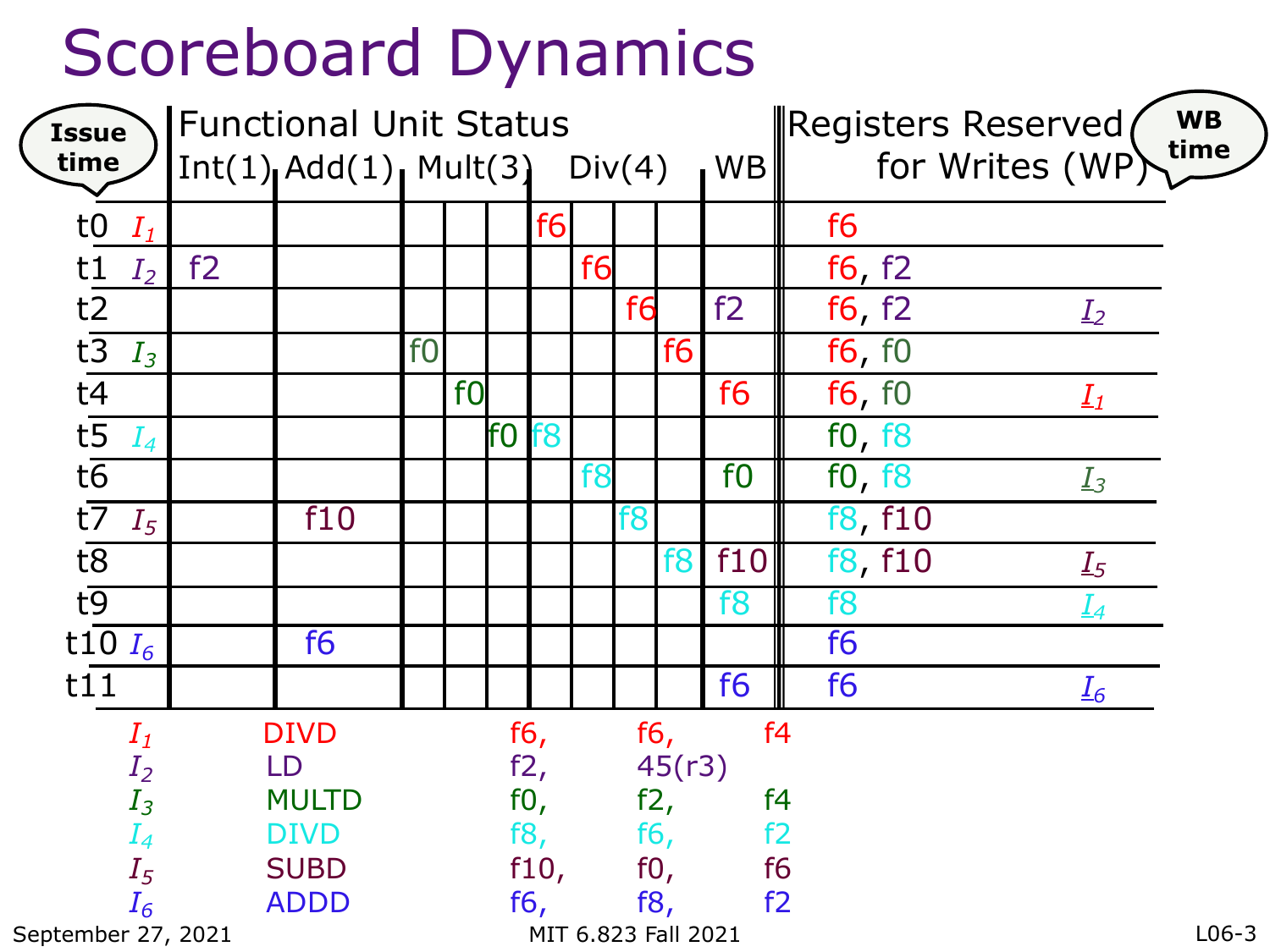#### In-Order Issue Limitations *An example*



In-order:  $1 (2,1)$ , ..... 2 3 4 4 3 5 ... 5 6 6 In-order restriction prevents instruction 4 from being dispatched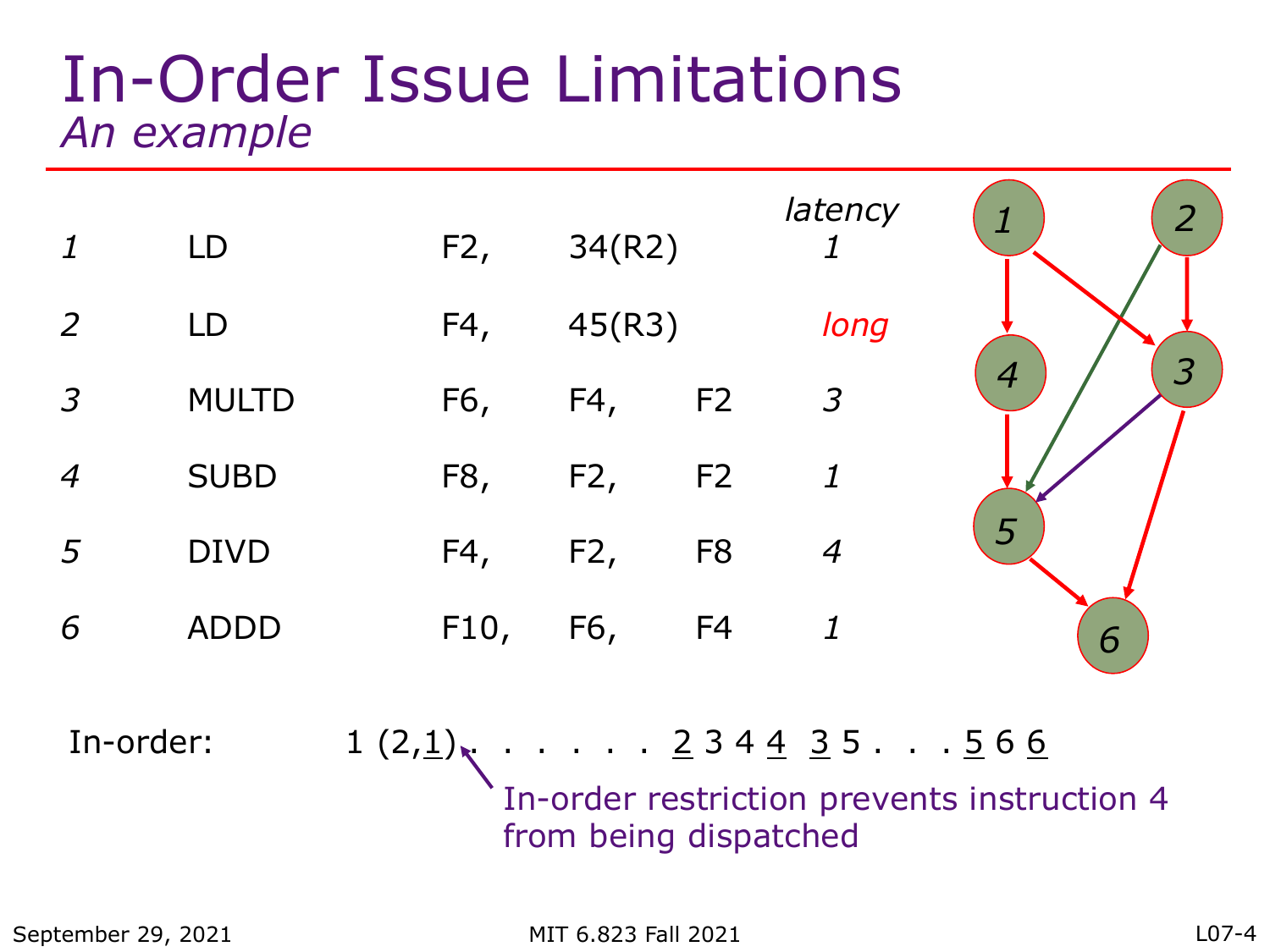## Out-of-Order Issue

How can we address the delay caused by a RAW dependence associated with the next in-order instruction?



- Issue stage buffer holds multiple instructions waiting to issue.
- Decode adds next instruction to buffer if there is space and the instruction does not cause a WAR or WAW hazard.
- Can issue any instruction in buffer whose RAW hazards are satisfied *(for now at most one dispatch per cycle). Note:* A writeback (WB) may enable more instructions.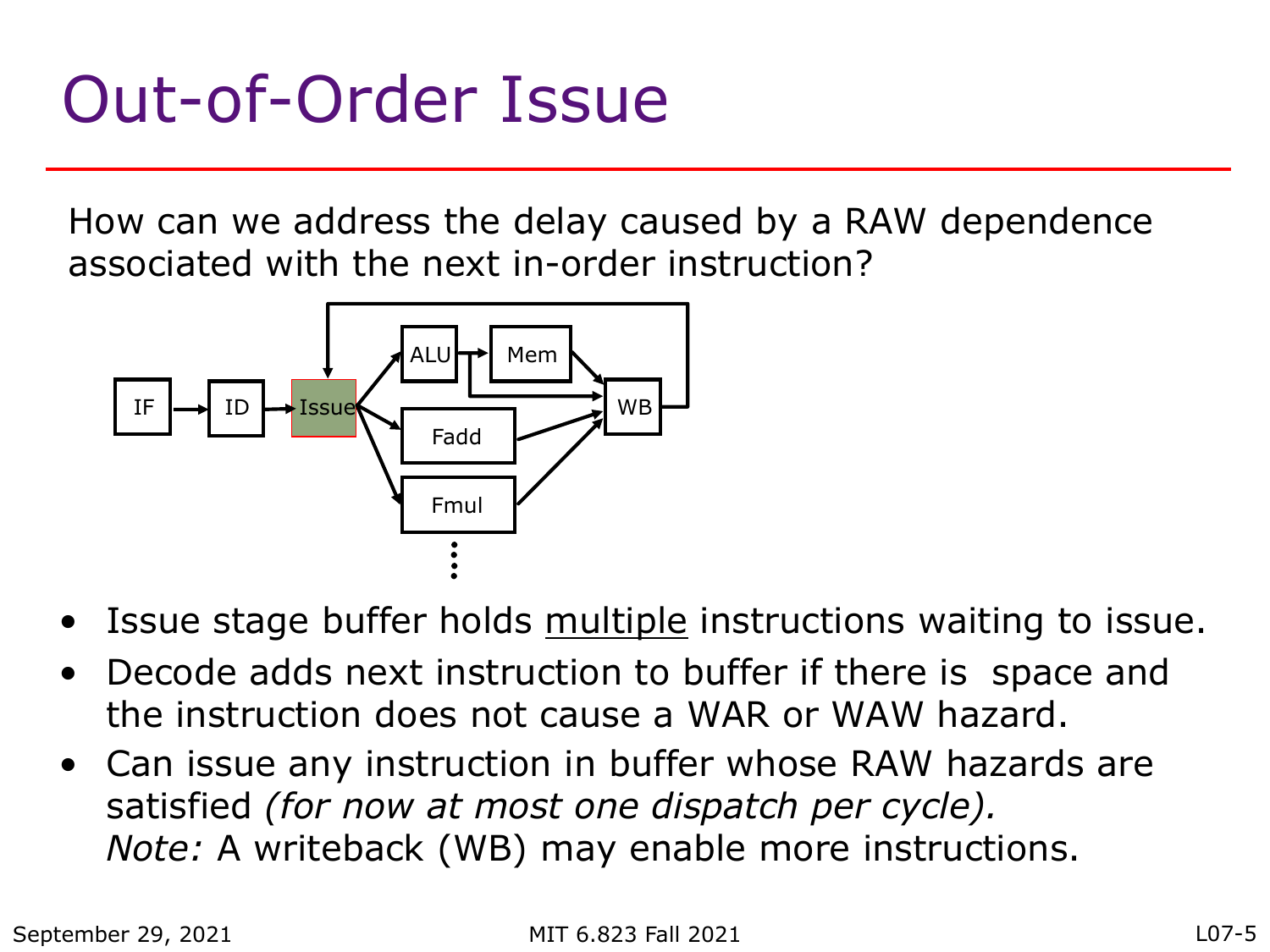#### In-Order Issue Limitations *An example*

|                                                                   | LD           |  | F2,  | 34(R2) |                | latency<br>1                                                                                                       | $\overline{2}$                               |  |
|-------------------------------------------------------------------|--------------|--|------|--------|----------------|--------------------------------------------------------------------------------------------------------------------|----------------------------------------------|--|
| 2                                                                 | LD           |  | F4,  | 45(R3) |                | long                                                                                                               |                                              |  |
| $\overline{3}$                                                    | <b>MULTD</b> |  | F6,  | F4,    | F2             | $\mathfrak{Z}$                                                                                                     | $\overline{\mathcal{S}}$<br>$\boldsymbol{4}$ |  |
| $\boldsymbol{4}$                                                  | <b>SUBD</b>  |  | F8,  | F2,    | F <sub>2</sub> | $\boldsymbol{\mathit{1}}$                                                                                          |                                              |  |
| 5                                                                 | <b>DIVD</b>  |  | F4,  | F2,    | F <sub>8</sub> | $\overline{4}$                                                                                                     | 5                                            |  |
| 6                                                                 | <b>ADDD</b>  |  | F10, | F6,    | F4             | $\boldsymbol{\mathcal{1}}$                                                                                         | 6                                            |  |
| In-order:<br>Out-of-order:                                        |              |  |      |        |                | $1(2,1)$ 2344 35566<br>$1(2,1)$ 4 4 $\cdot$ $\cdot$ $\cdot$ 2 3 5 $\cdot$ 3 $\cdot$ 5 6 6<br>from being dispatched | WAR/WAW hazards prevent instruction 5        |  |
| Out-of-order execution did not produce a significant improvement! |              |  |      |        |                |                                                                                                                    |                                              |  |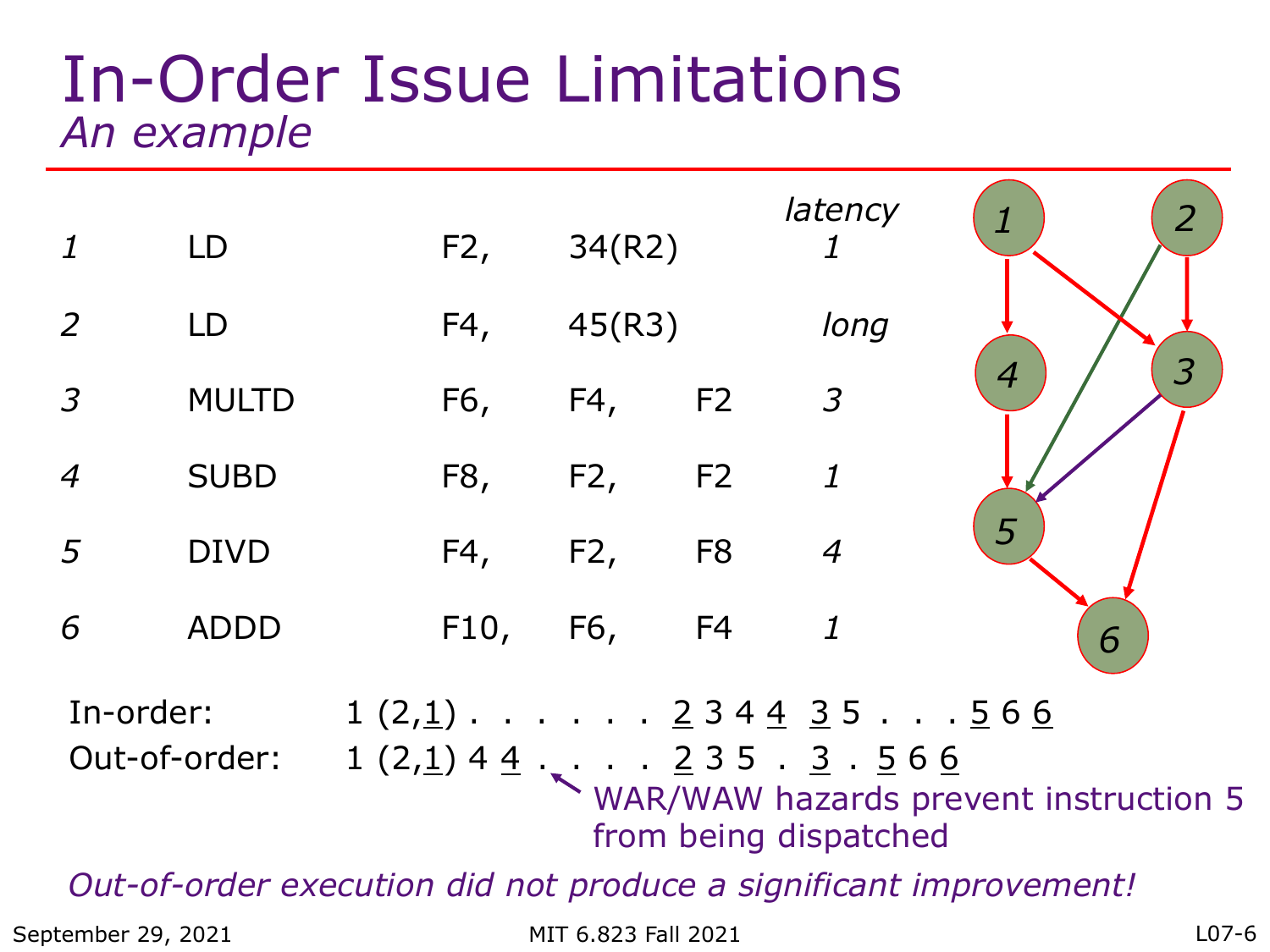#### How many Instructions can be in the pipeline

Throughput is limited by number of instructions in flight, but which feature of an ISA limits the number of instructions in the pipeline?

Out-of-order dispatch by itself does not provide a significant performance improvement!

How can we better understand the impact of number of registers on throughput?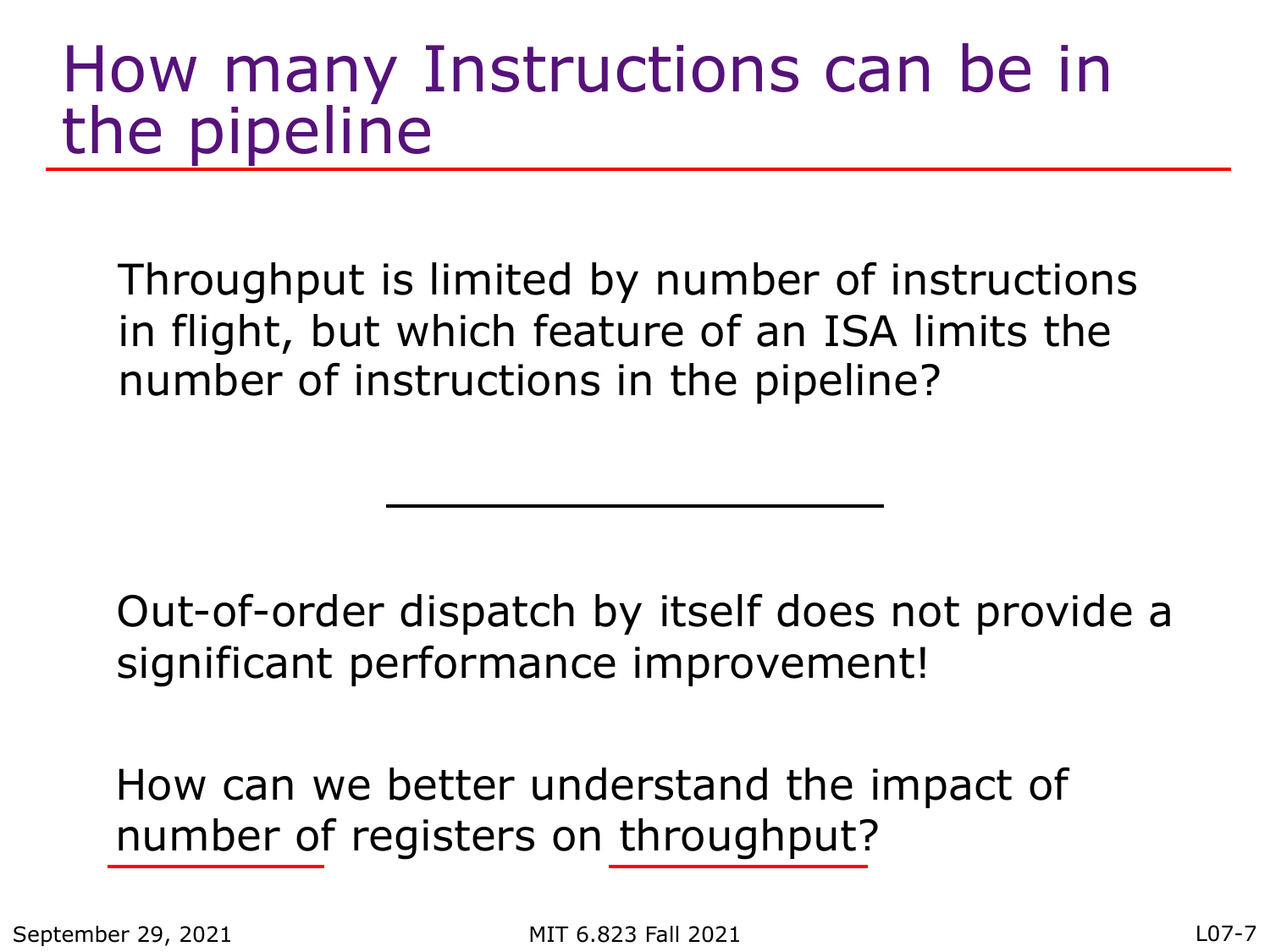### Little's Law

#### *Throughput* (T) = Number in Flight ( $\overline{N}$ ) / Latency  $\overline{L}$ )



Example:

*4 floating point registers 8 cycles per floating point operation*

 $\equiv$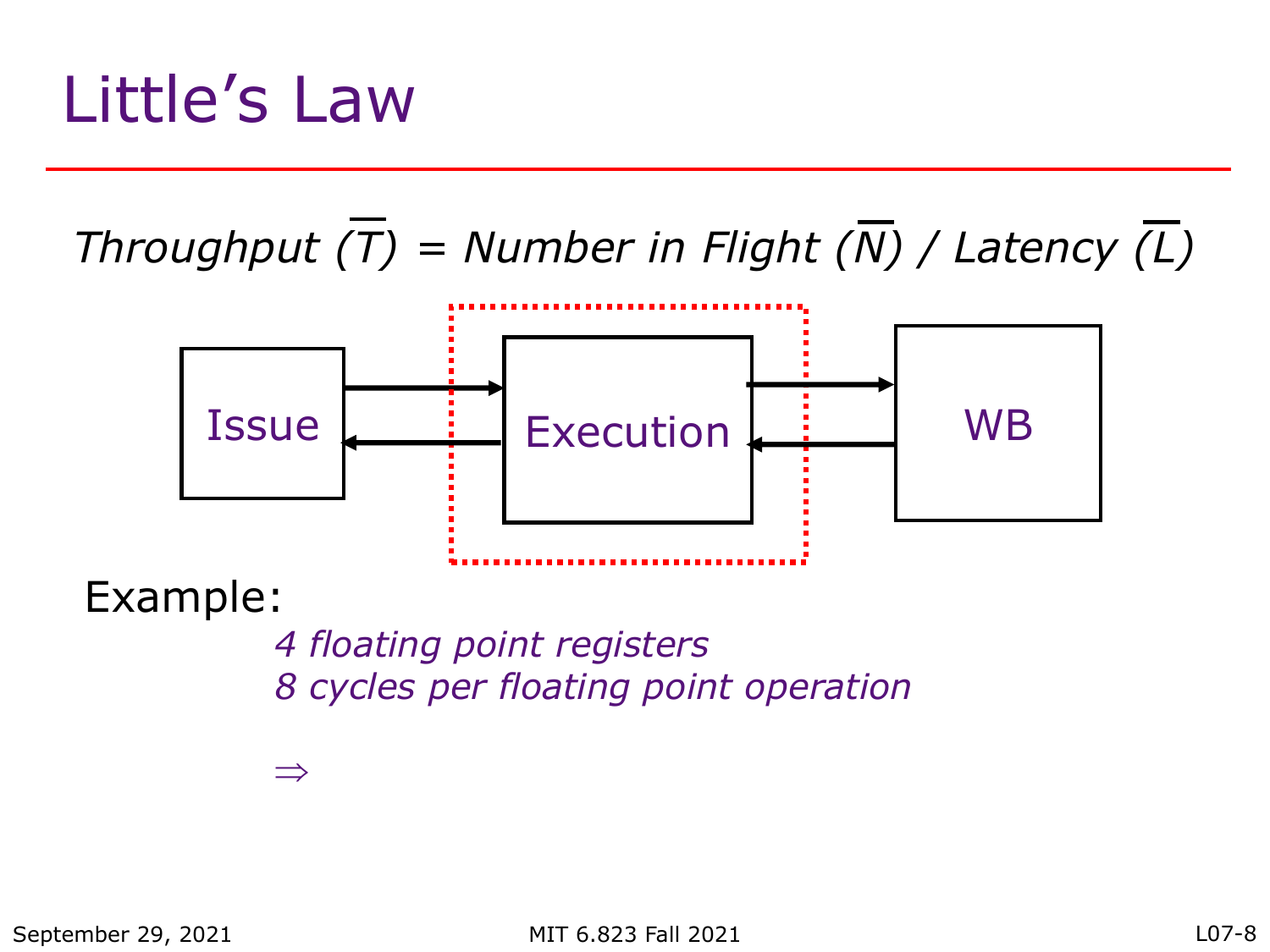#### Overcoming the Lack of Register Names

Floating Point pipelines often cannot be kept filled with small number of registers. IBM 360 had only 4 Floating Point Registers

*Can a microarchitecture use more registers than specified by the ISA without loss of ISA compatibility ?*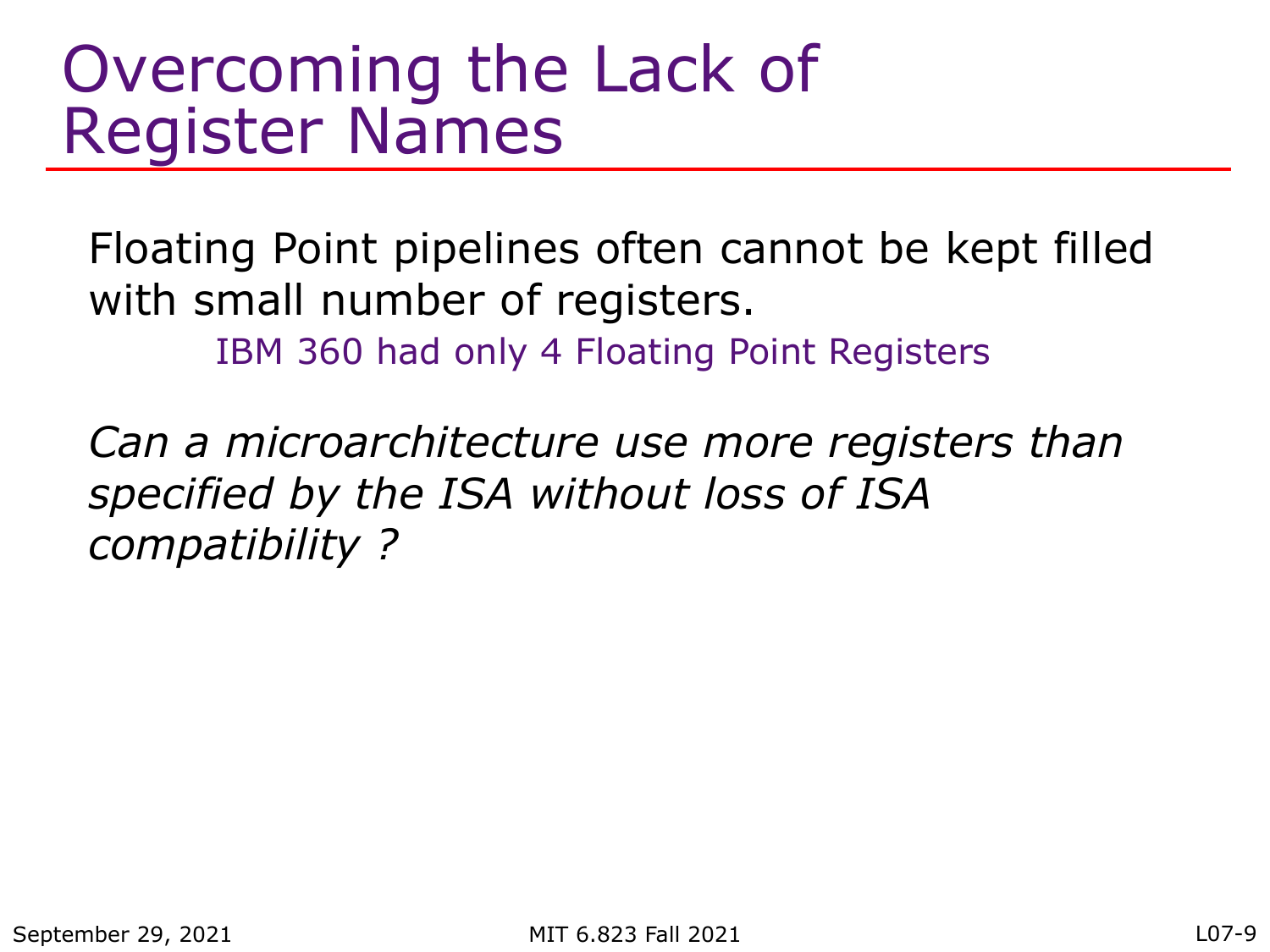#### Instruction-level Parallelism via *Renaming*



*Renaming eliminates WAR and WAW hazards (renaming*  $\Rightarrow$  *additional storage)* 

September 29, 2021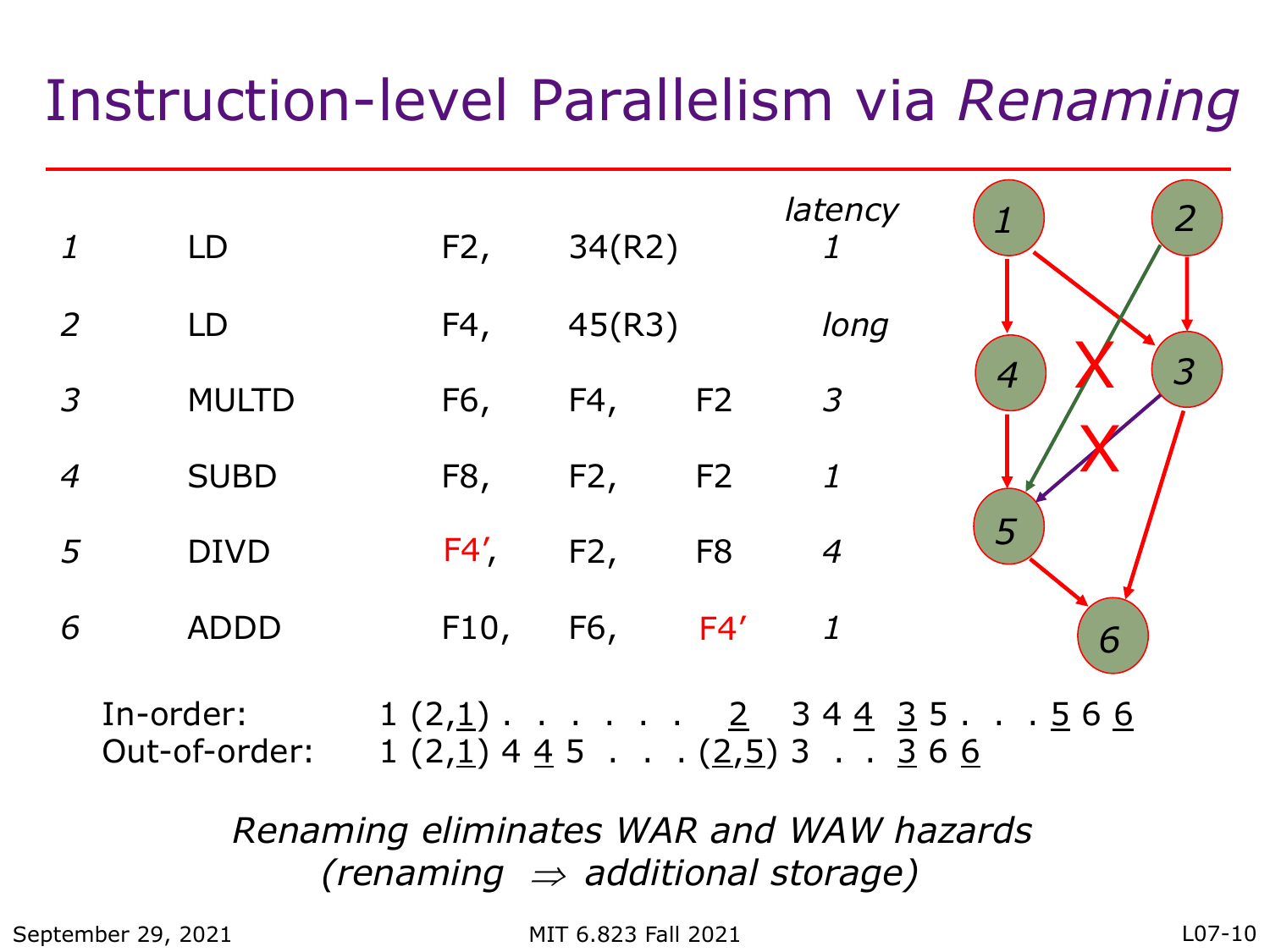## Handling register dependencies



- Decode does register renaming, providing a new spot for each register write
	- Renaming eliminates WAR and WAW hazards by allowing use of more storage space
- Renamed instructions added to an issue stage structure, called the reorder buffer (ROB). Any instruction in the ROB whose RAW hazards have been satisfied can be dispatched
	- Out-of-order or dataflow execution handles RAW hazards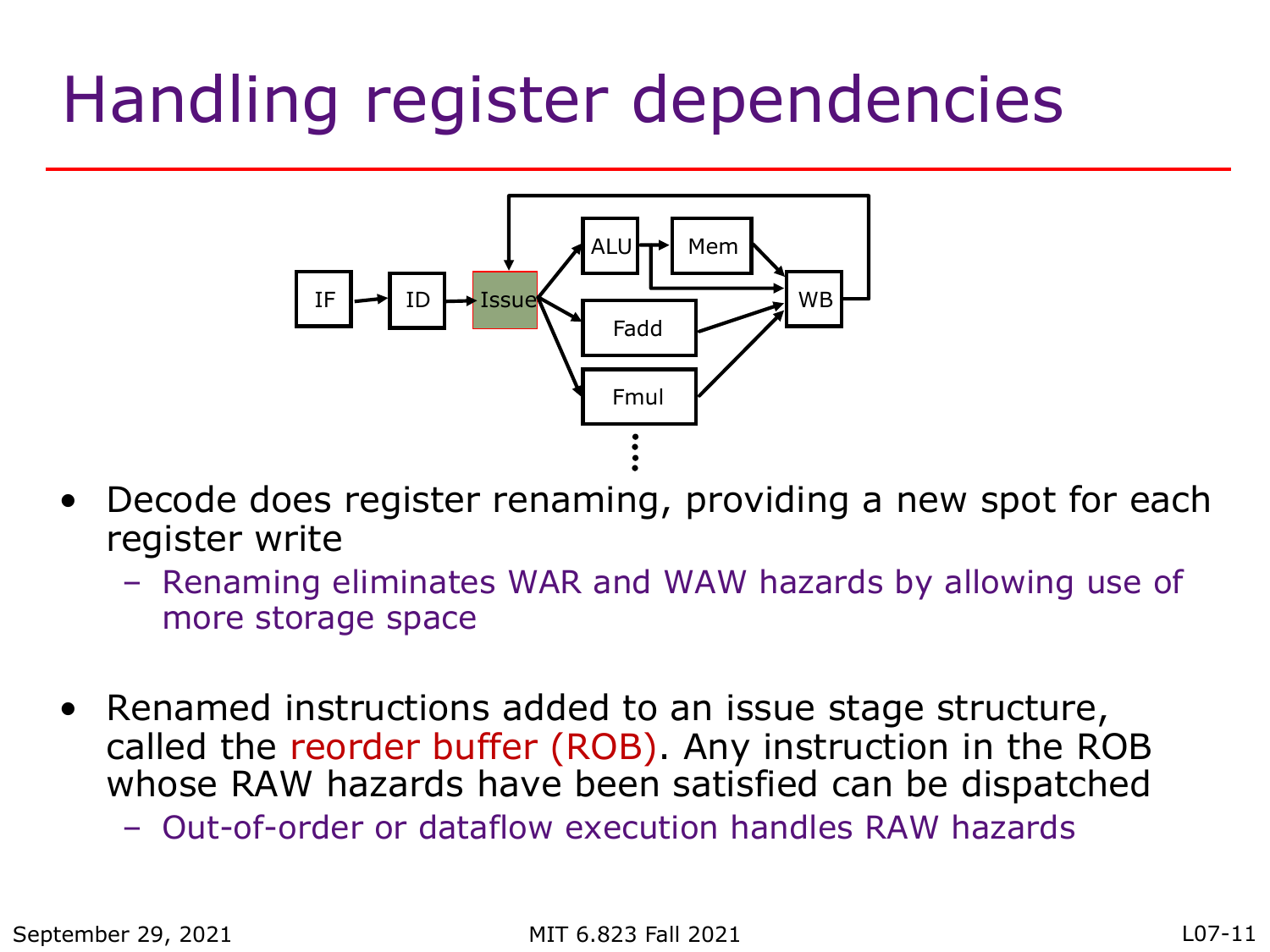#### Reorder Buffer *Smith and Pleszkun, 1985*



Instruction slot is candidate for execution when:

- It holds a valid instruction ("use" bit is set)
- It has not already started execution ("exec" bit is clear)
- Both operands are available ("present" bits p1 and p2 are set)

Is it obvious where an architectural register value is? *No*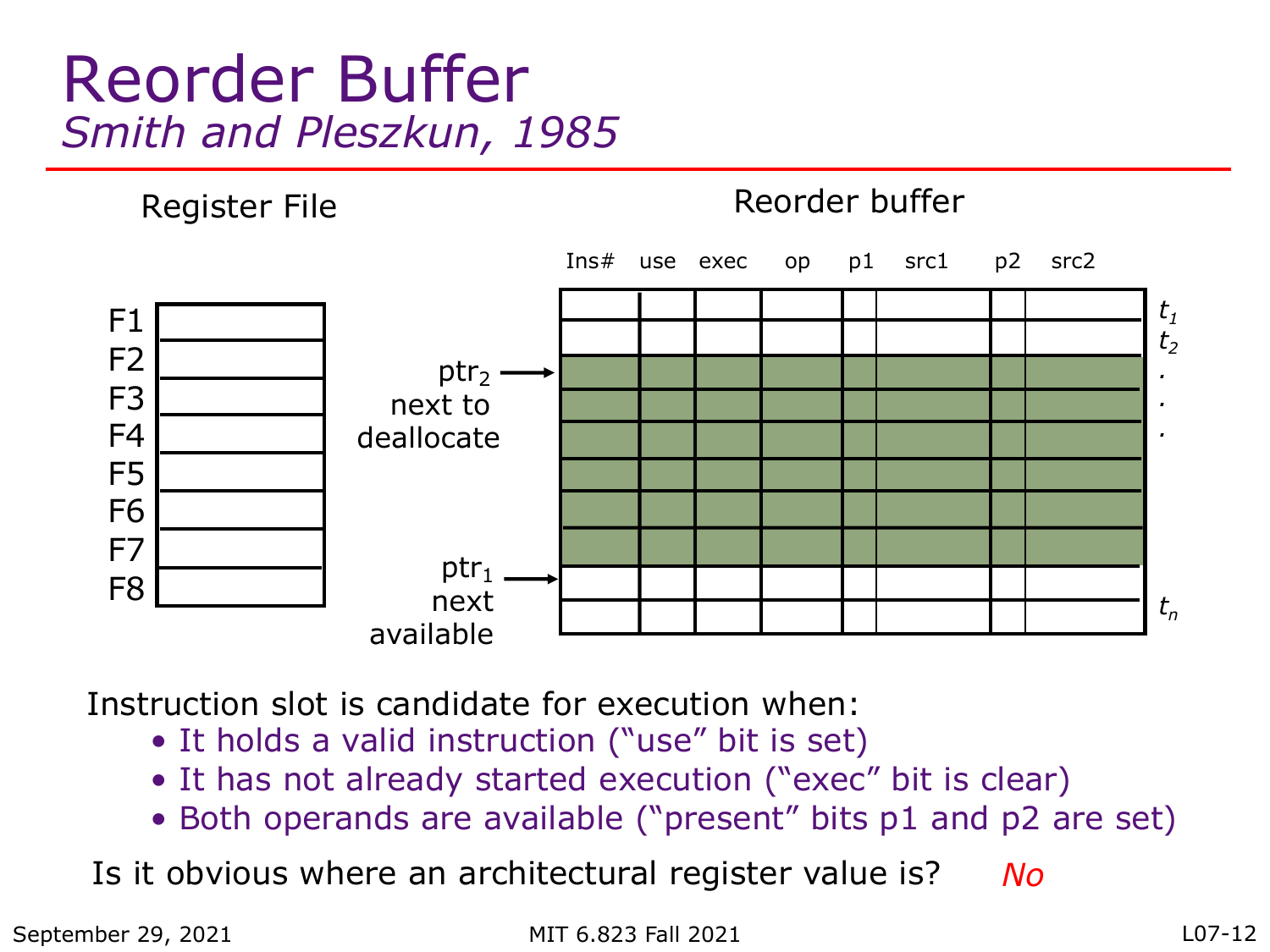## Renaming & Out-of-order Issue



• *When can a name be reused?*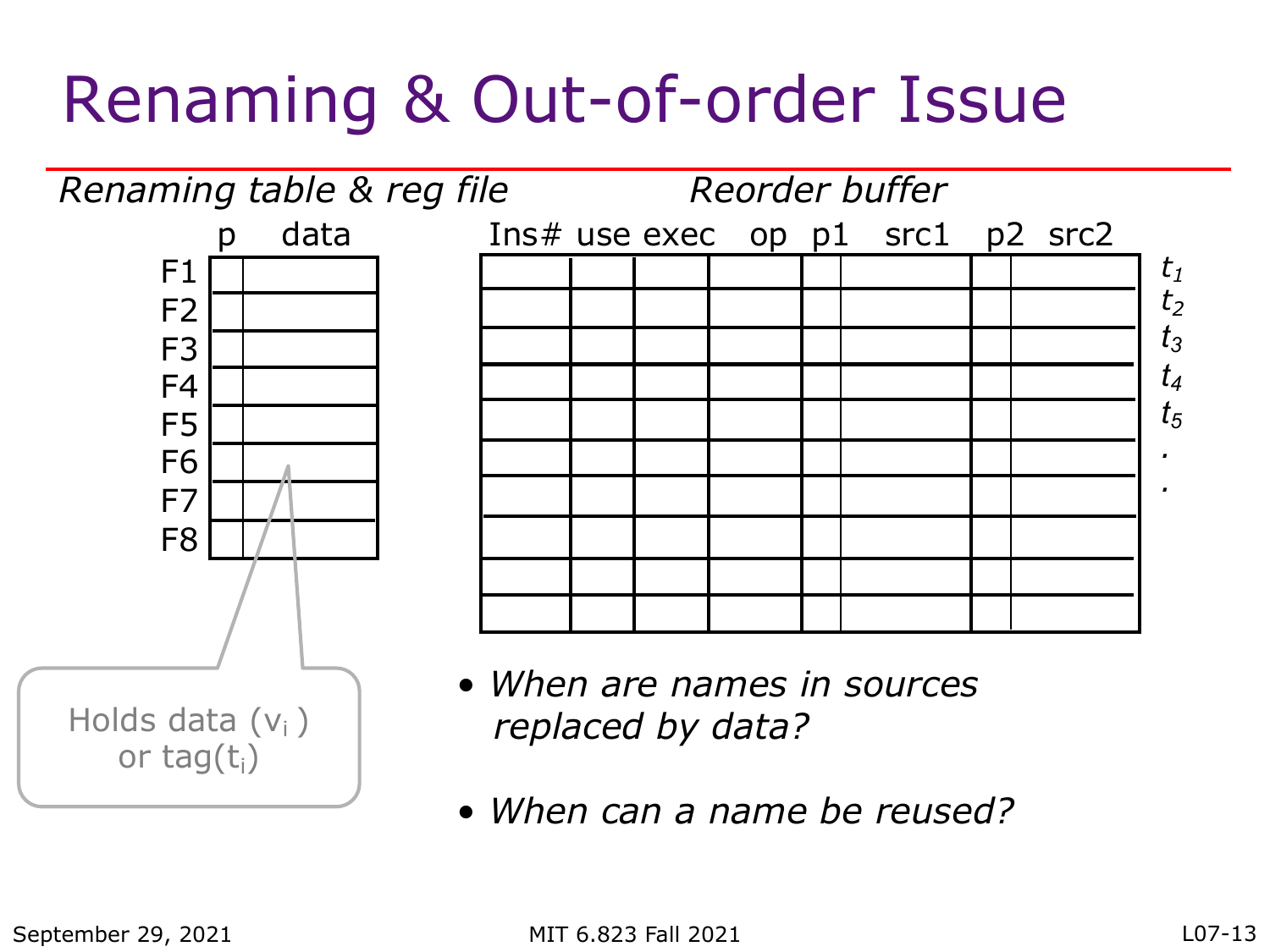#### Renaming & Out-of-order Issue *An example*



- *Insert instruction in ROB*
- *Issue instruction from ROB*
- *Complete instruction*
- *Empty ROB entry*

| 1              | LD          | F2, | 34(R2) |                |
|----------------|-------------|-----|--------|----------------|
| 2              | LD          | F4, | 45(R3) |                |
| $\overline{3}$ | MULTD F6,   |     | F4,    | F <sub>2</sub> |
| $\overline{4}$ | SUBD F8,    |     | F2,    | F <sub>2</sub> |
| 5              | <b>DIVD</b> | F4, | F2,    | F8             |
| 6              | ADDD F10,   |     | F6,    | F4             |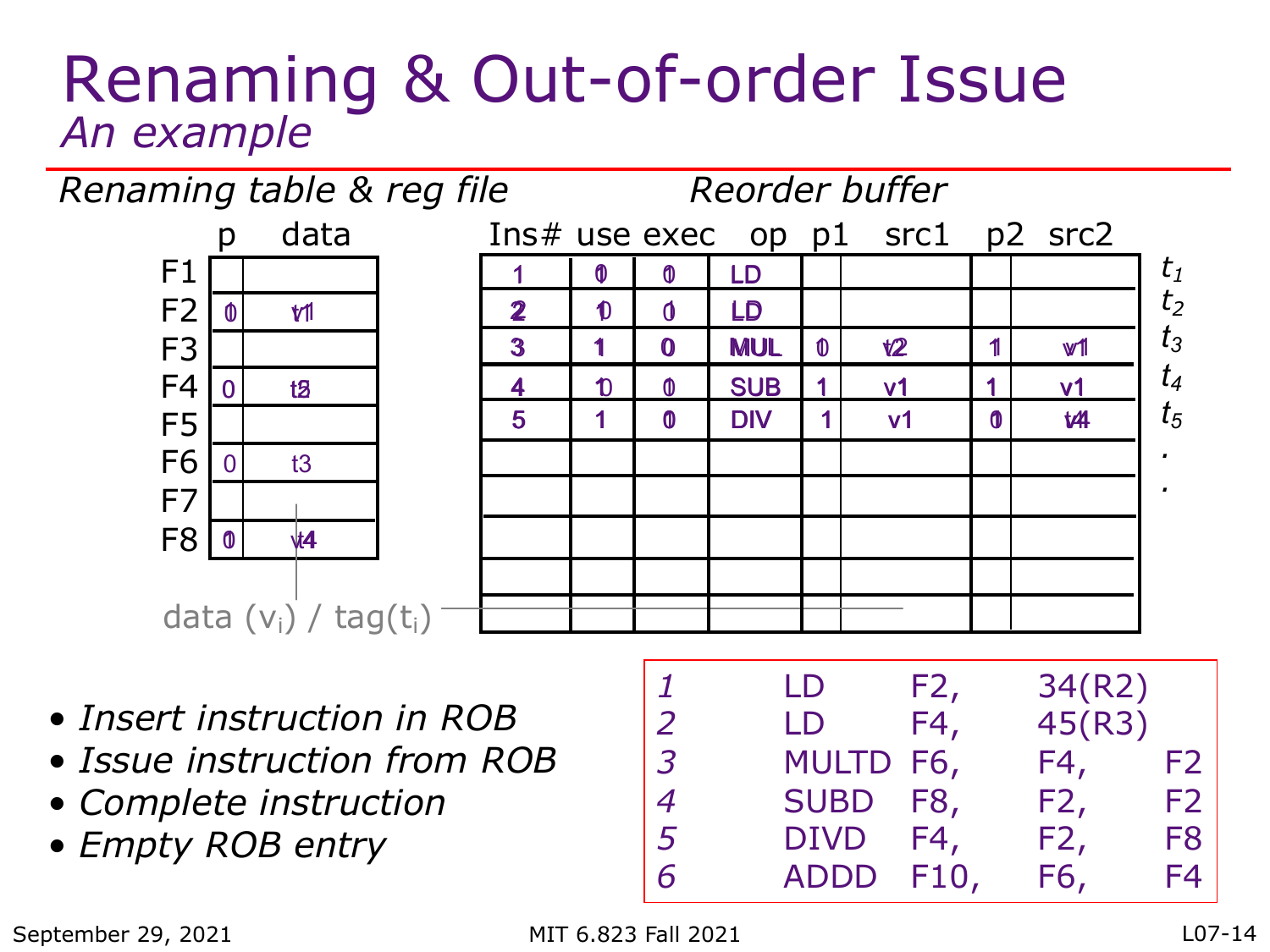# Simplifying Allocation/Deallocation



Instruction buffer is managed circularly

- Set "exec" bit when instruction begins execution
- When an instruction completes its "use" bit is marked free
- Increment ptr<sub>2</sub> only if the "use" bit is marked free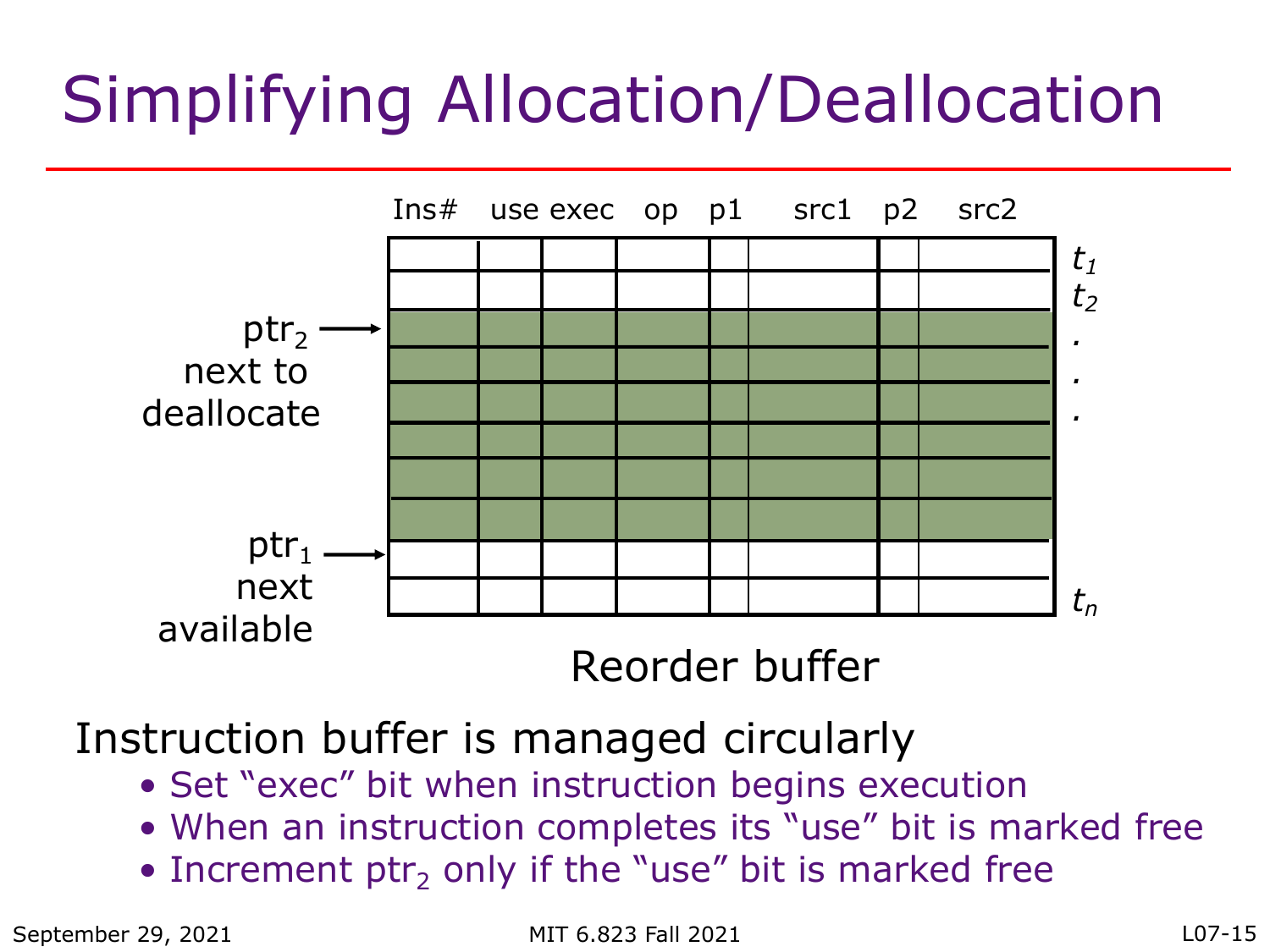### Data-Driven Execution



- Instruction template (i.e., tag t) is allocated by the Decode stage, which also stores the tag in the reg file
- When an instruction completes, its tag is deallocated

September 29, 2021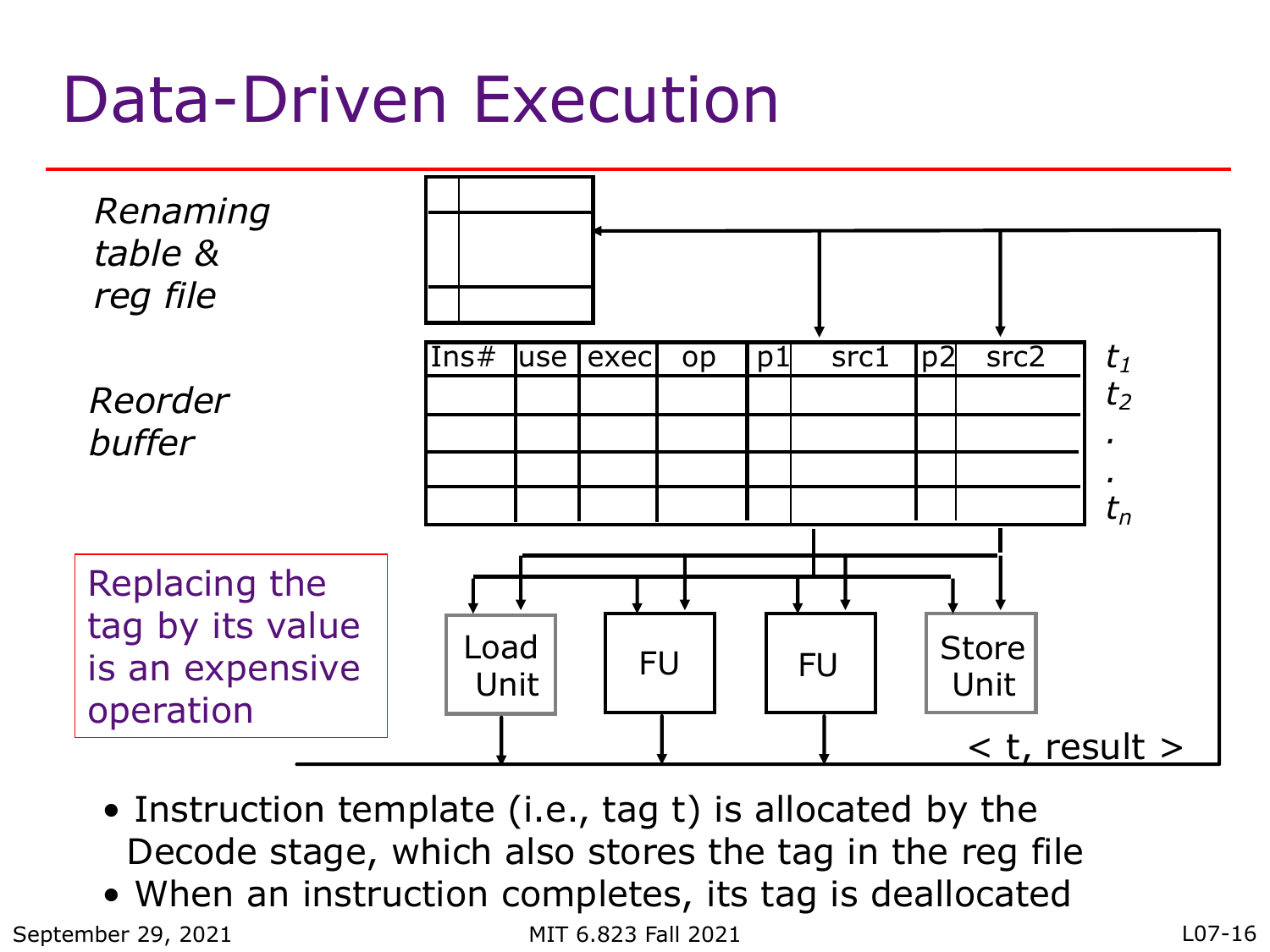#### IBM 360/91 Floating Point Unit *R. M. Tomasulo, 1967*

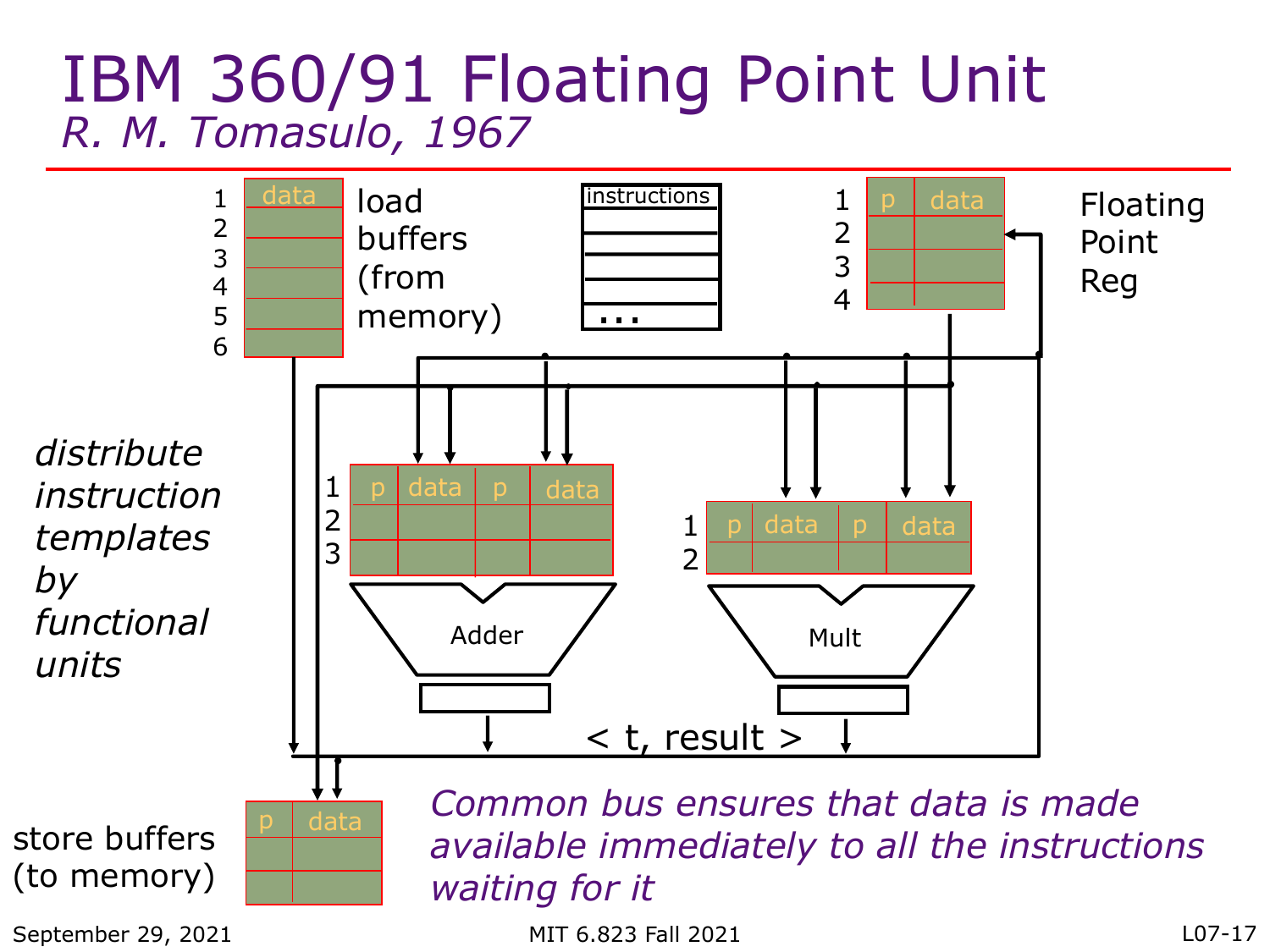Renaming and Out-of-order execution was first implemented in 1969 in IBM 360/91 but was effective only on a very small class of problems and thus did not show up in the subsequent models until mid-nineties. *Why?*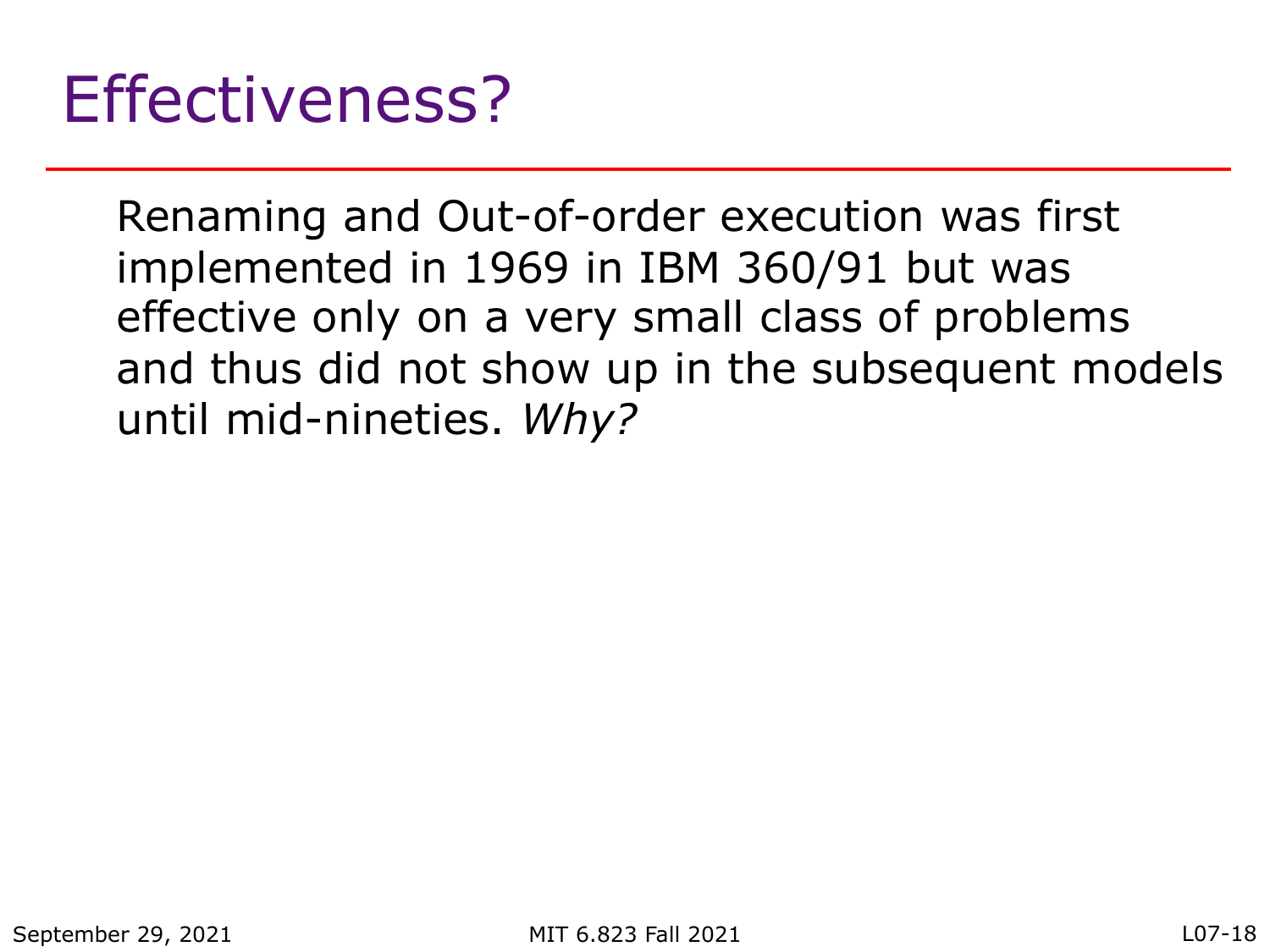### Reminder: Precise Exceptions

*Exceptions are relatively unlikely events that need special processing, but where adding explicit control flow instructions is not desired, e.g., divide by 0, page fault*

*Exceptions can be viewed as an implicit conditional subroutine call that is inserted between two instructions.*

*Therefore, it must appear as if the exception is taken between two instructions* (say  $I_i$  and  $I_{i+1}$ )

- the effect of all instructions up to and including  $I_i$  is complete
- no effect of any instruction after  $I_i$  has taken place

The handler either aborts the program or restarts it at  $I_{i+1}$ .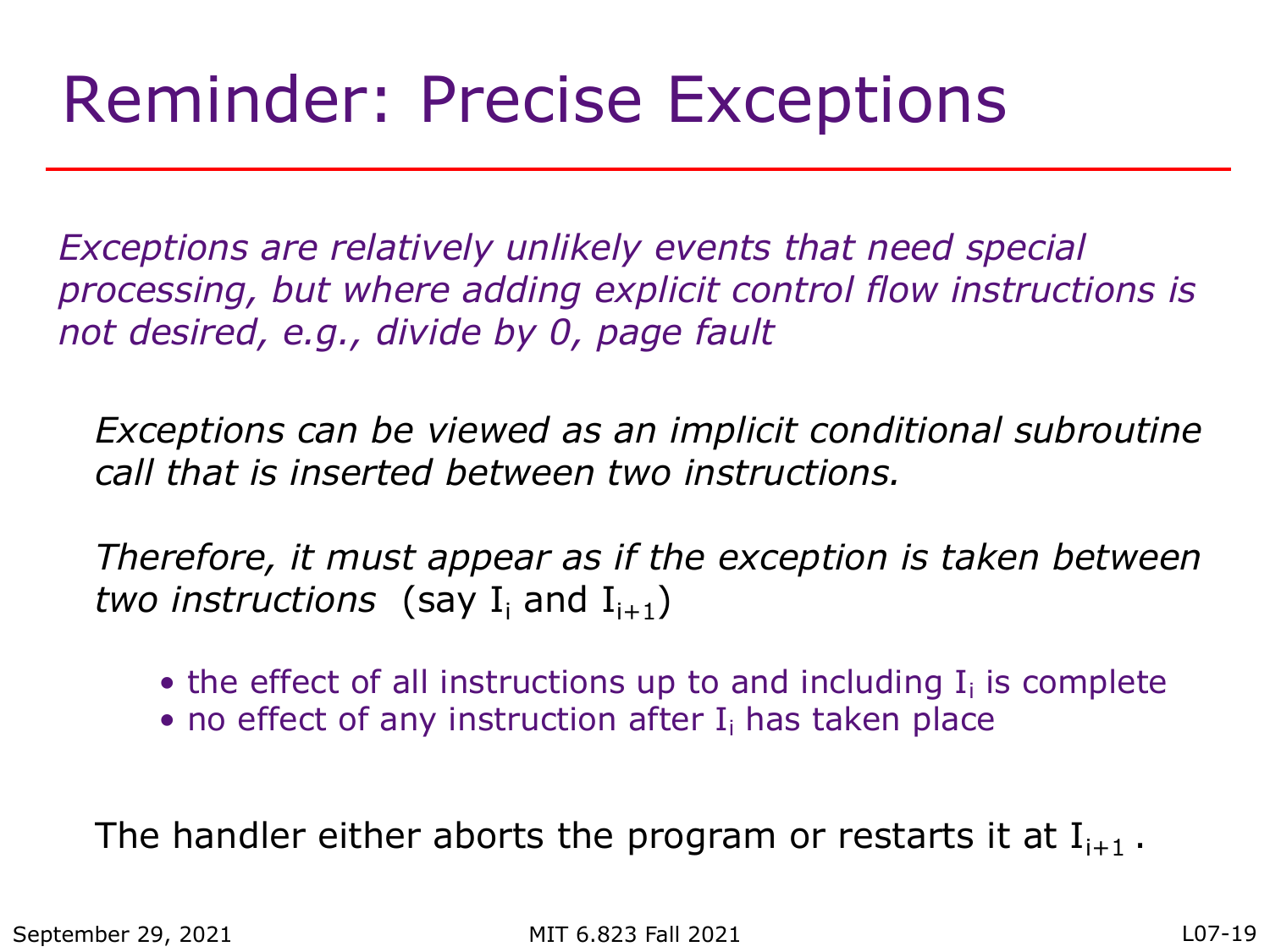#### Effect on Exceptions *Out-of-order Completion*

| $I_1$   | <b>DIVD</b>  | f6,    | f6,    | f4 |  |
|---------|--------------|--------|--------|----|--|
| $I_{2}$ | LD           | f2,    | 45(r3) |    |  |
| $I_3$   | <b>MULTD</b> | $f0$ , | f2,    | f4 |  |
| $I_{4}$ | <b>DIVD</b>  | f8,    | f6,    | f2 |  |
| $I_5$   | <b>SUBD</b>  | f10,   | f0,    | f6 |  |
| $I_6$   | <b>ADDD</b>  | f6,    | f8,    | f2 |  |
|         |              |        |        |    |  |
|         |              |        |        |    |  |

*out-of-order comp* 1 2 2 3  $1$  4 3 5 5  $\frac{4}{1}$  6 6 Consider exceptions

*Precise exceptions are difficult to implement at high speed - want to start execution of later instructions before exception checks finished on earlier instructions*

September 29, 2021

*on "DIVD"s*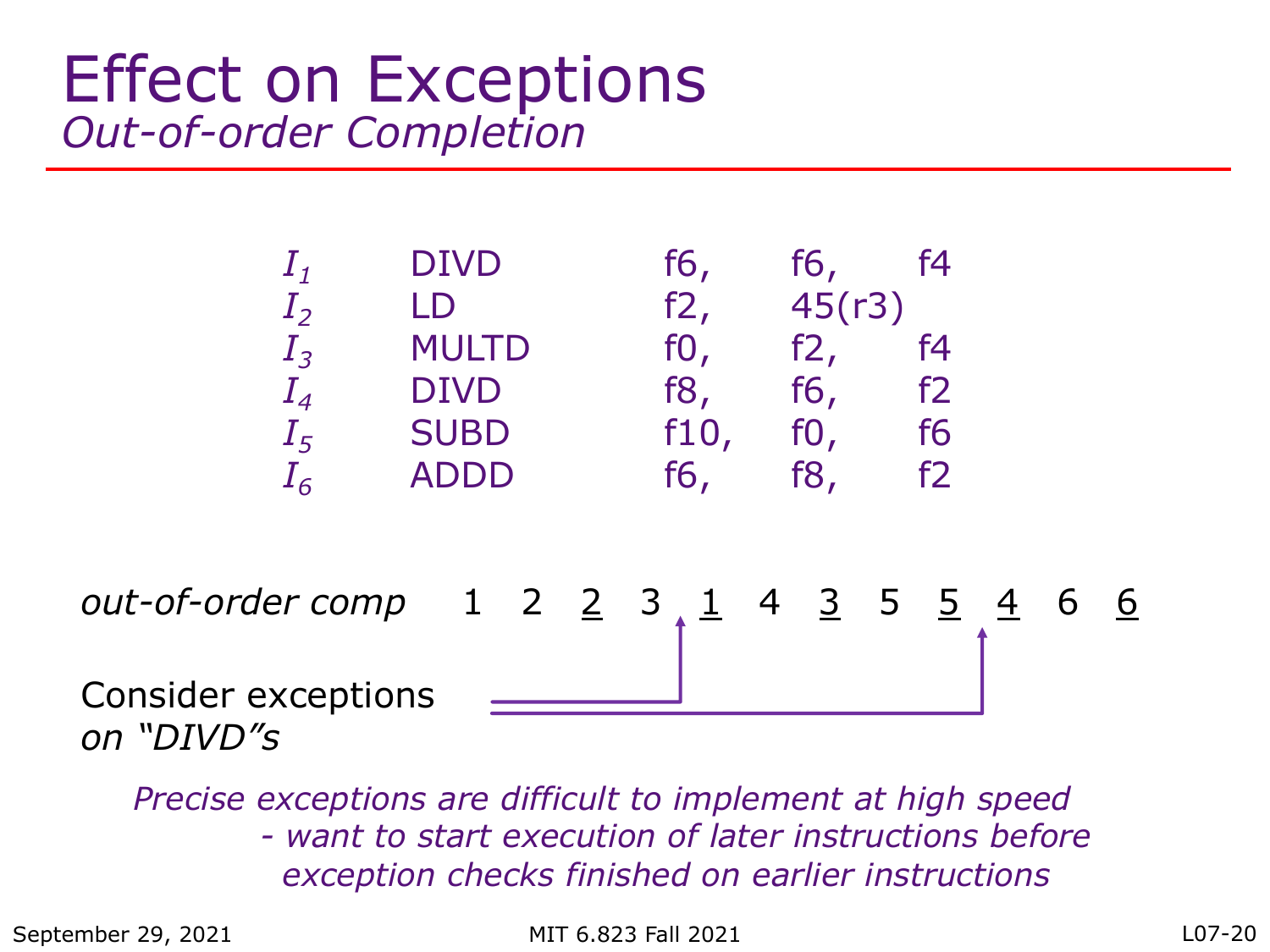### Exceptions

- Exceptions create a dependence on the value of the next PC
- Options for handling this dependence:
	- Stall
	- Bypass
	- Find something else to do
	- Change the architecture
	- Speculate!
- How can we handle rollback on mis-speculation?

Note: earlier exceptions must override later ones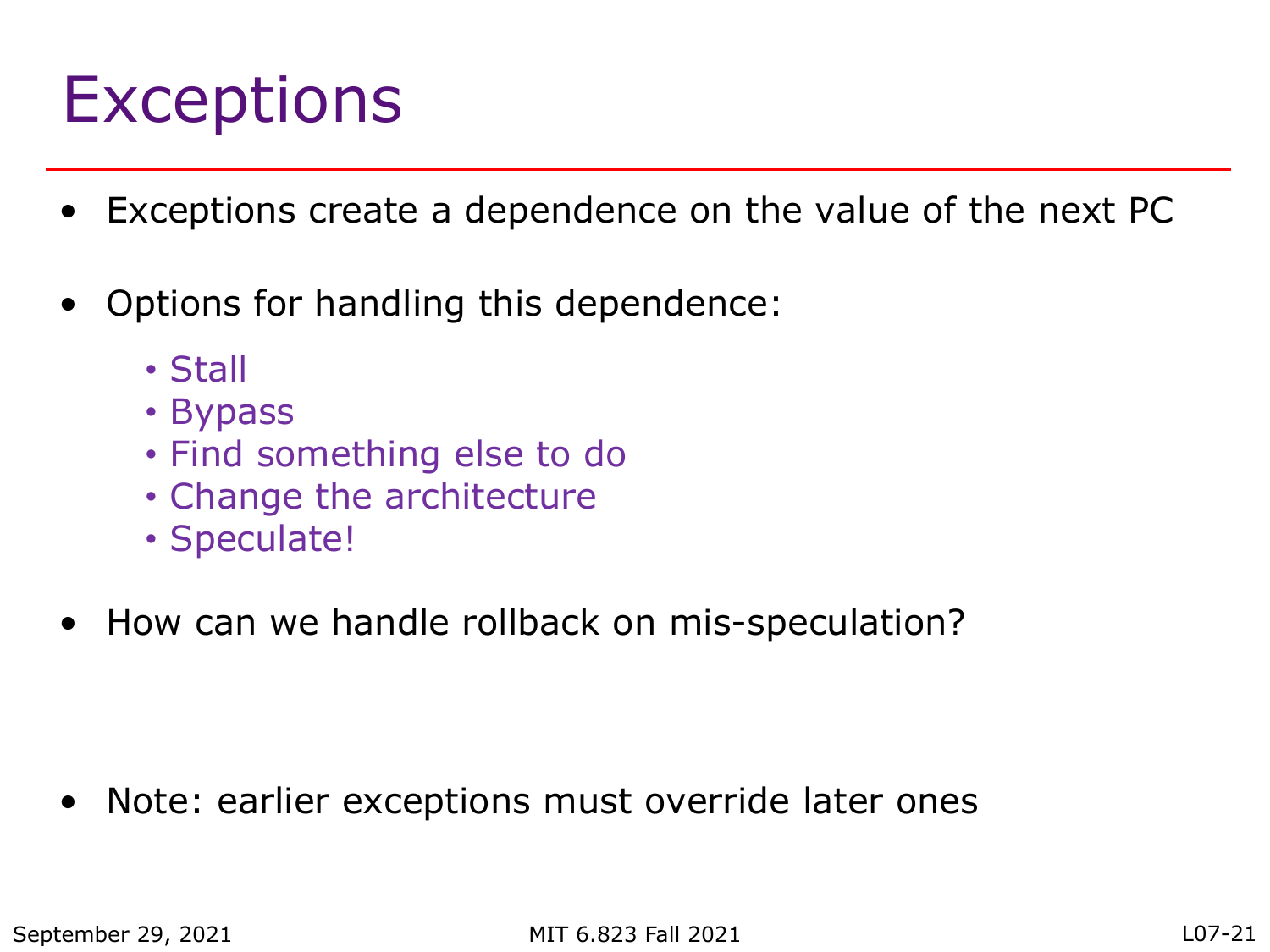

Hold exception flags in pipeline until commit point (M stage)

- •If exception at commit:
	- update Cause/EPC registers
	- kill all stages
	- fetch at handler PC

Inject external interrupts at commit point

September 29, 2021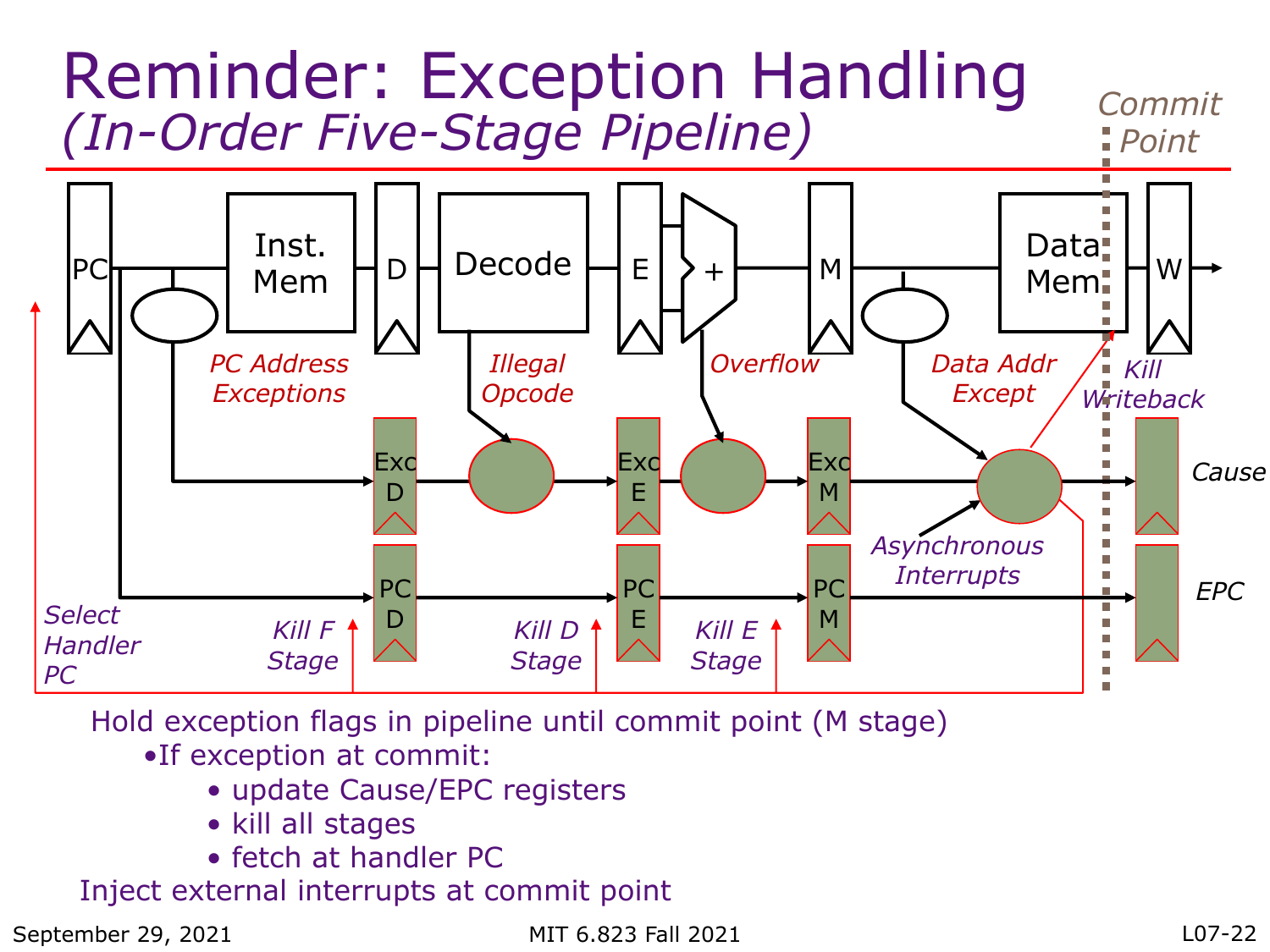# Phases of Instruction Execution

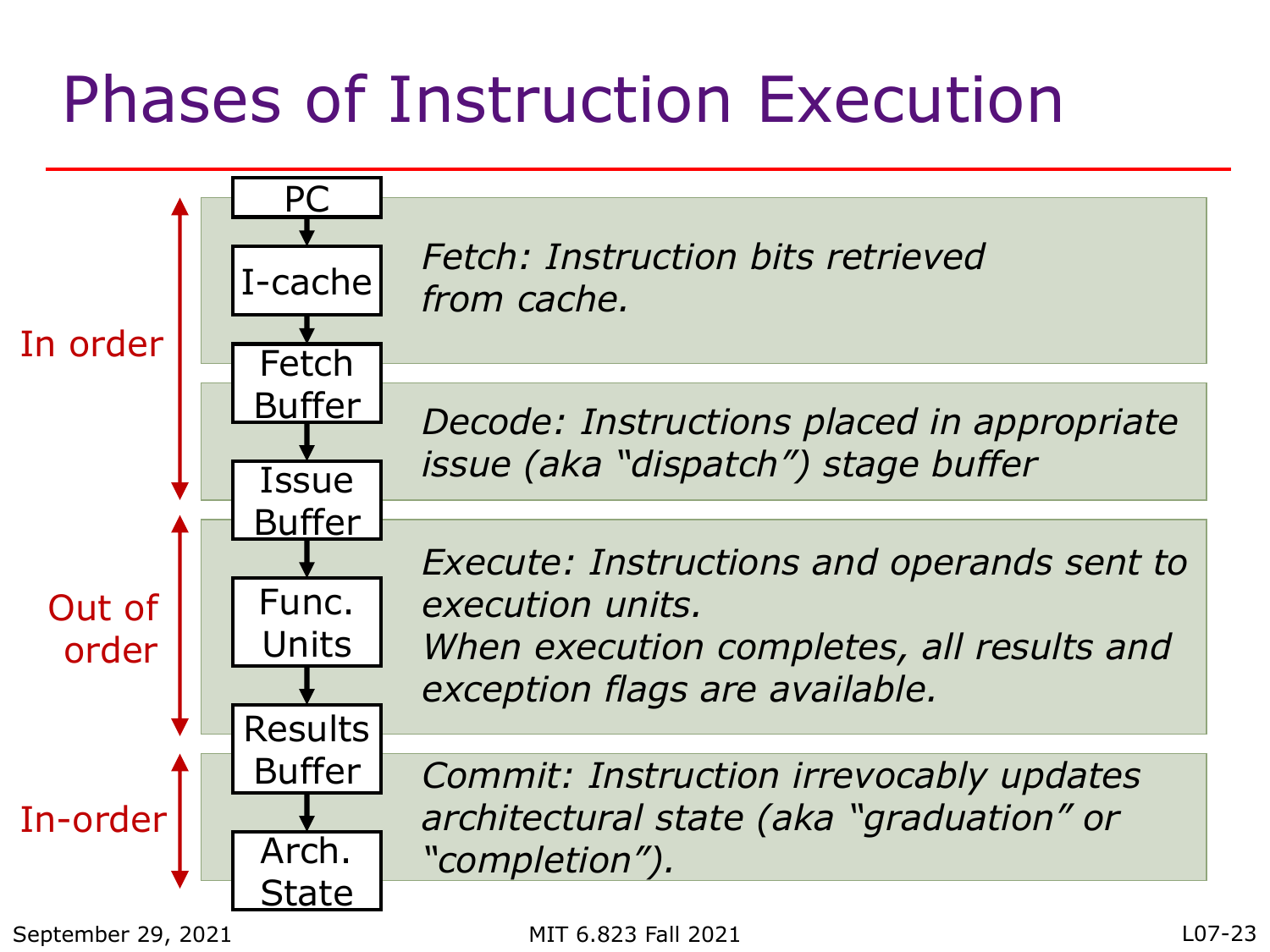#### In-Order Commit for Precise Exceptions



- Instructions fetched and decoded into instruction reorder buffer in-order
- Execution is out-of-order ( $\Rightarrow$  out-of-order completion)
- *Commit* (write-back to architectural state, i.e., regfile & memory) is in-order

*Temporary storage needed to hold results before commit (shadow registers and store buffers)*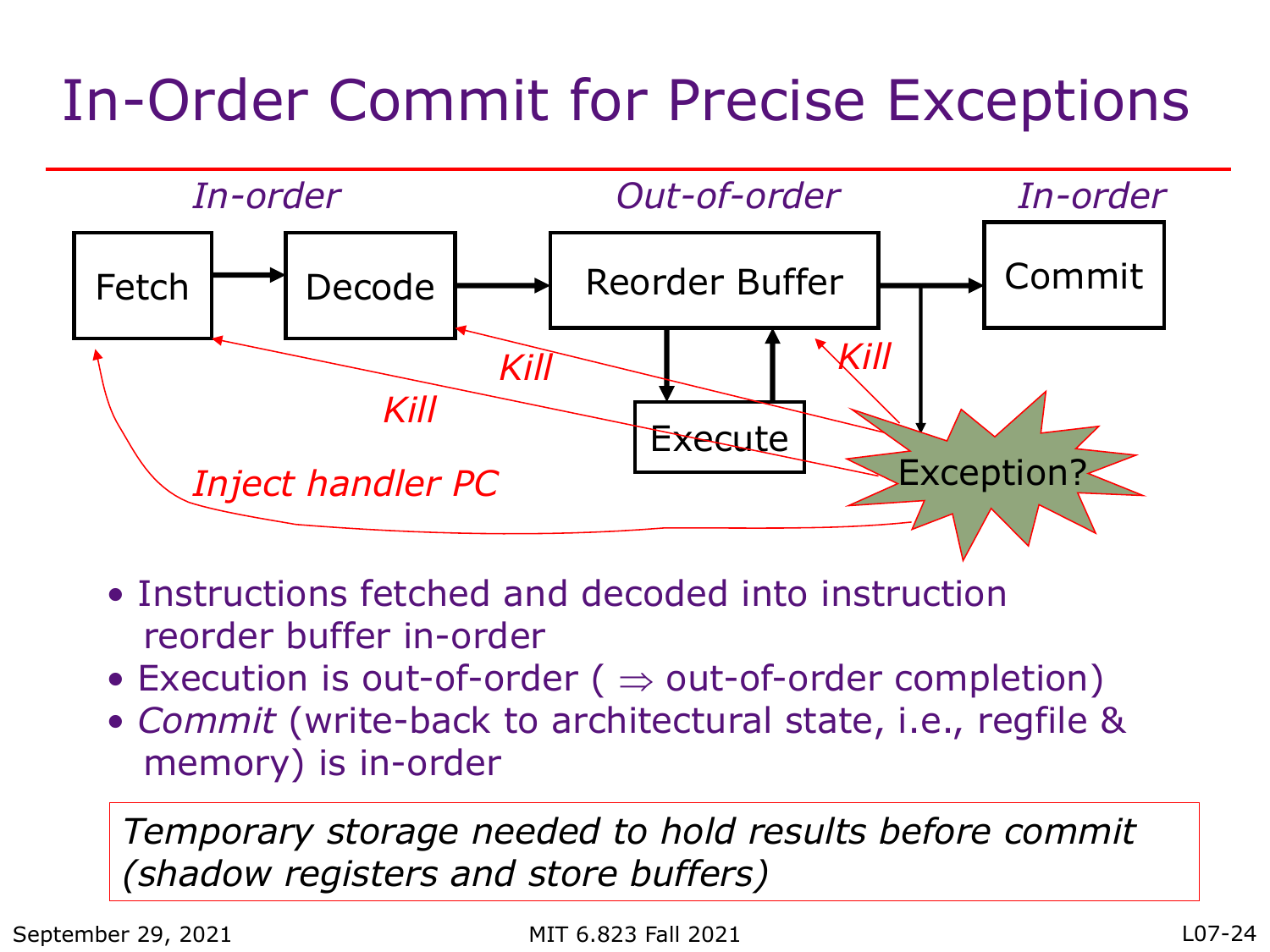### Extensions for Precise Exceptions



#### *Reorder buffer*

- add <pd, dest, data, cause> fields in the instruction template
- commit instructions to reg file and memory in program  $order \Rightarrow buffers can be maintained circularly$
- on exception, clear reorder buffer by resetting  $ptr_1=ptr_2$ *(stores must wait for commit before updating memory)*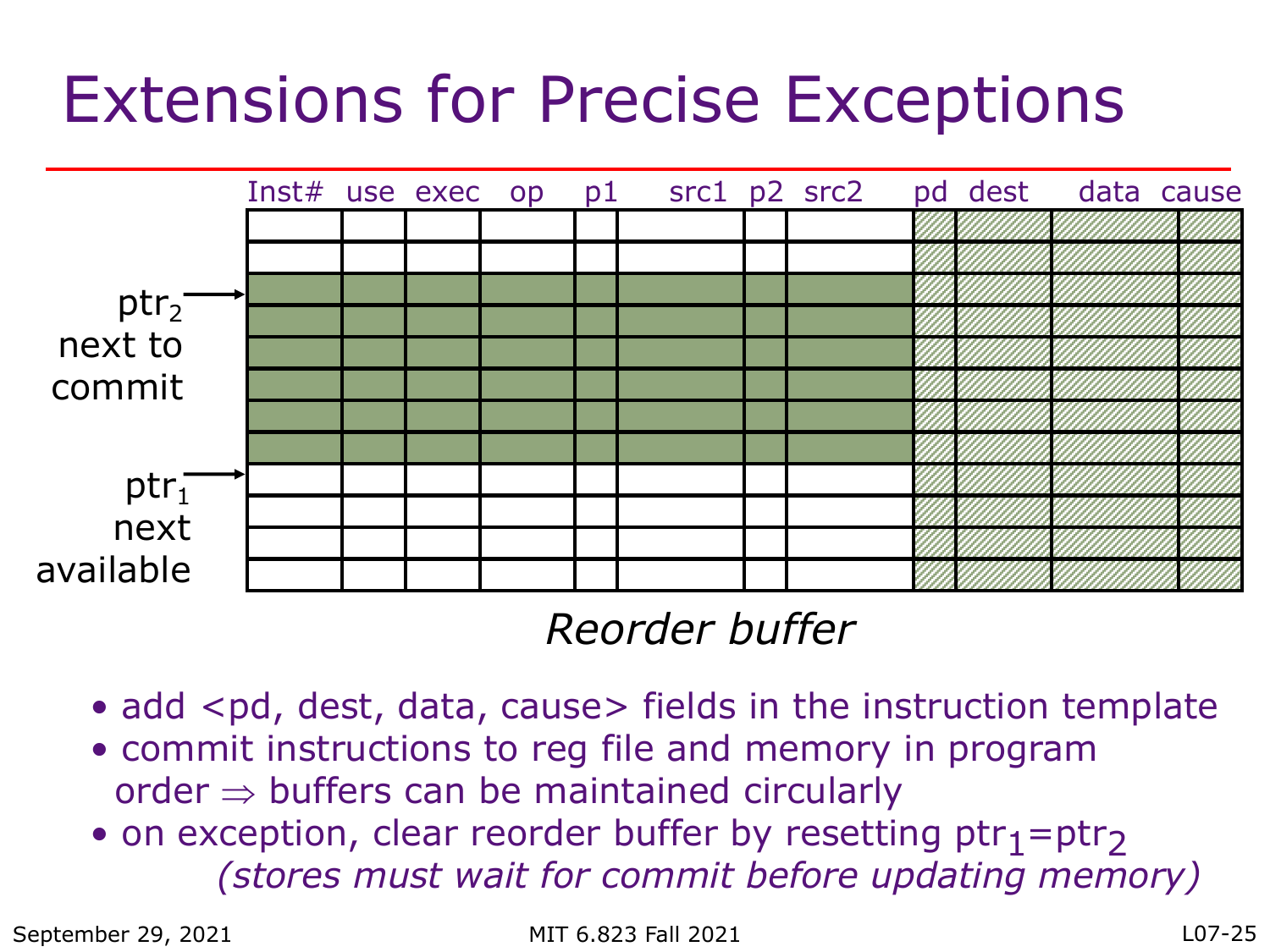# Rollback and Renaming



Register file does not contain renaming tags any more. *How does the decode stage find the tag of a source register?*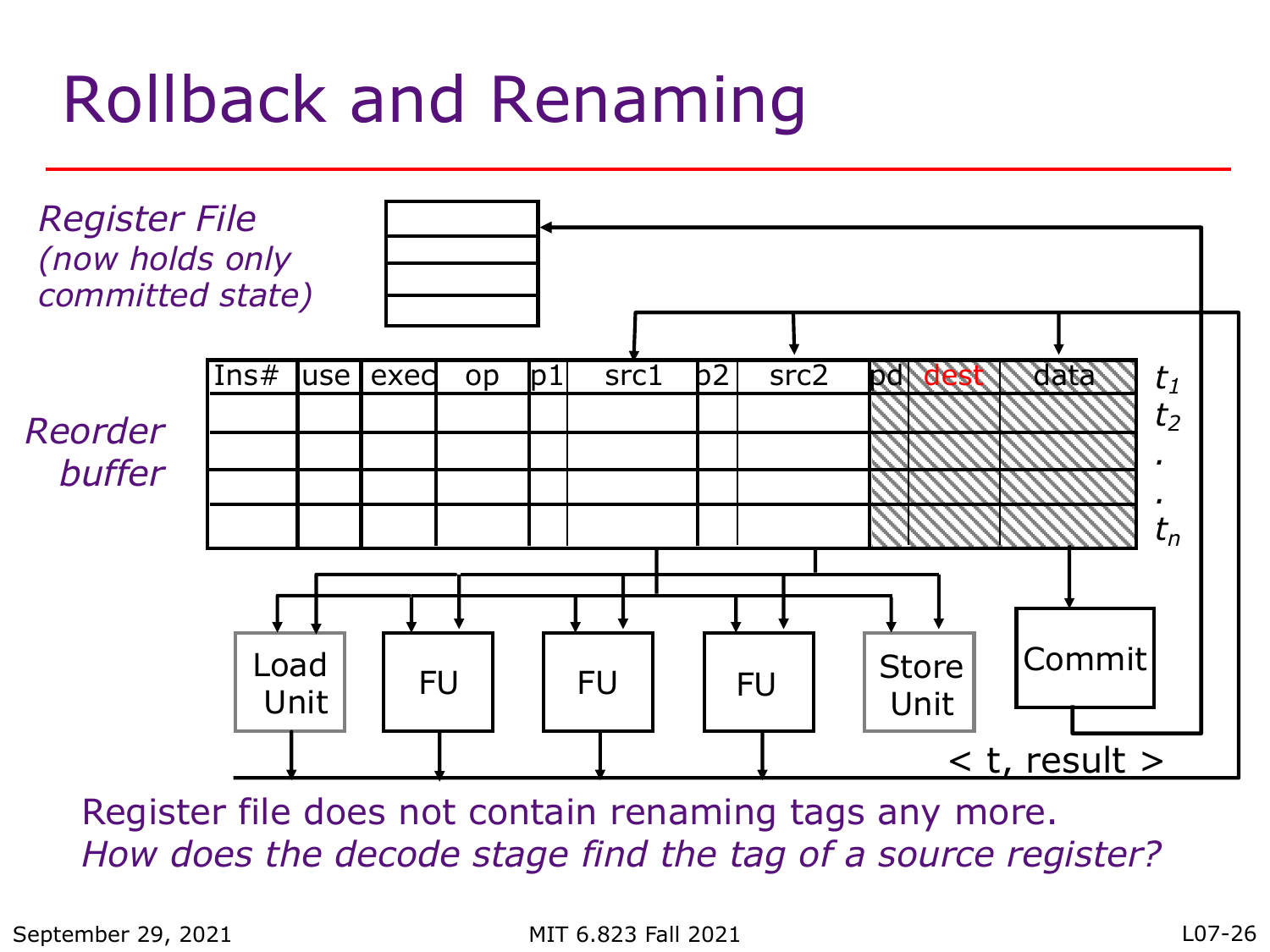# Renaming Table



Renaming table is a cache to speed up register name lookup. It needs to be cleared after each exception taken. When else are valid bits cleared?

September 29, 2021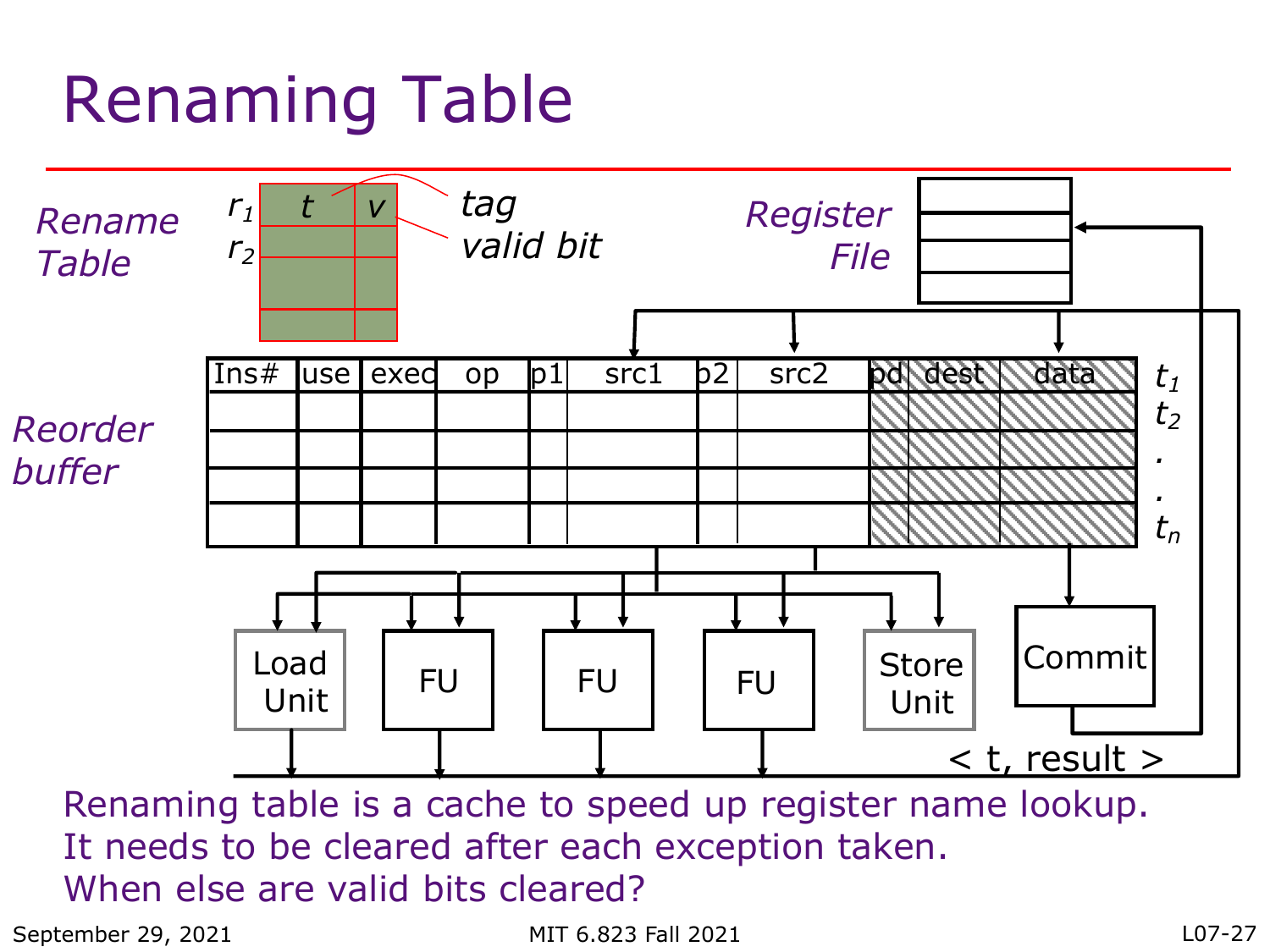# Physical Register Files

- Reorder buffers are space inefficient a data value may be stored in multiple places in the reorder buffer
- Idea: Keep all data values in a physical register file
	- Tag represents the name of the data value and name of the physical register that holds it
	- Reorder buffer contains only tags

Thus, 64-bit data values may be replaced by 8-bit tags for a 256-element physical register file

#### *More on this in later lectures …*

September 29, 2021